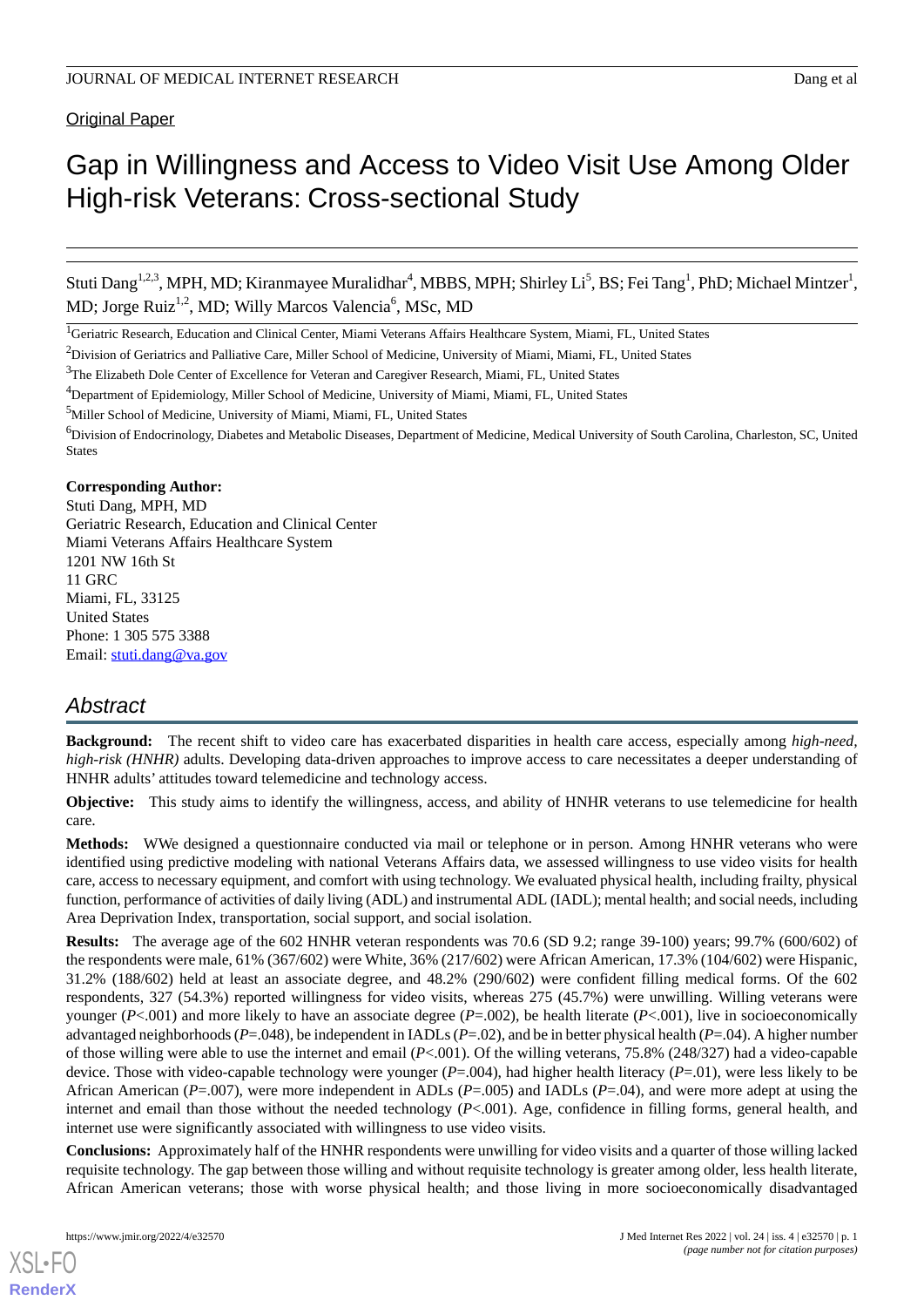### JOURNAL OF MEDICAL INTERNET RESEARCH DANGER AND THE SERVICE OF MEDICAL INTERNET RESEARCH

neighborhoods. Our study highlights that HNHR veterans have complex needs, which risk being exacerbated by the video care shift. Although technology holds vast potential to improve health care access, certain vulnerable populations are less likely to engage, or have access to, technology. Therefore, targeted interventions are needed to address this inequity, especially among HNHR older adults.

(*J Med Internet Res 2022;24(4):e32570*) doi: **[10.2196/32570](http://dx.doi.org/10.2196/32570)** 

### **KEYWORDS**

high-risk veterans; older adults; telemedicine; video visits; health disparities; Area Deprivation Index; mobile phone

# *Introduction*

### **Background**

The onset of the COVID-19 pandemic led to sudden and dramatic changes in the delivery of health care in the context of social distancing and lockdown decisions. Telemedicine has emerged as a solution to caring for patients who are medically complex during the pandemic [\[1](#page-12-0)]. Institutions have diverted resources toward purchasing necessary telemedicine equipment and expansion of technological infrastructure and hastily implemented telemedicine training sessions for providers [\[2](#page-12-1),[3\]](#page-12-2). Telemedicine reimbursement models also saw formula adjustments. For example, the Centers for Medicare and Medicaid Services (CMS) insurance models changed in March 2020 to reduce the costs of telemedicine [\[4\]](#page-12-3), and the CMS issued waivers that allowed providers to care for patients remotely without financial penalties [[5\]](#page-12-4). These factors have contributed to the accelerated implementation of telemedicine across health care systems [\[2](#page-12-1),[3\]](#page-12-2).

The Veterans Affairs (VA) has been a leader in integrating the use of technology into health care. The implementation of telemedicine technologies and new programs at the VA has accelerated in recent years to expand access to more veterans. Since 2018, the VA's *Anywhere to Anywhere* initiative expanded the scope of telehealth so that care can be delivered via telehealth across state borders and even in the veterans' homes [[6\]](#page-12-5). During the COVID-19 pandemic, similar to other health care systems, the VA moved rapidly to leverage its telemedicine capabilities to provide needed care to veterans at home [\[2](#page-12-1),[7\]](#page-12-6). A major pivot by the VA during the COVID-19 pandemic was the rapid adoption and use of the VA's telemedicine platform, Veteran Video Connect (VVC), which allowed most visits to be done via telemedicine at home. VVC is a videoconferencing application for veterans and their providers. It securely connects veterans to their health care team from any internet-enabled computer, tablet, or mobile device. In the face of this public health emergency, the VA also suspended previous Health Insurance Portability and Accountability Act compliance requirements to allow providers to connect with patients on non–public-facing technology if VVC was not working or at overcapacity [\[8](#page-12-7)].

Nevertheless, despite the rapid pivot to telemedicine, there have been valid concerns regarding patient-level challenges to wider implementation and integration of technology into health care. Using 2018 data from the National Health and Aging Trends Study of community-dwelling adults, Lam et al [[9\]](#page-12-8) estimated that approximately one-third of the older adults in the United States were not ready for video visits, which is largely attributed

to inexperience with technology. Individuals who face barriers to accessing care in person are also likely the same individuals who face challenges accessing telemedicine and include those who are older and minority; have lower educational attainment, lower income, and self-reported poor health status [\[9](#page-12-8)-[11\]](#page-12-9); and live in rural areas [\[9](#page-12-8)[,12](#page-12-10)-[14](#page-12-11)]. Therefore, disparities in health care access risk exacerbation by the ongoing shift to adopt telemedicine  $[9,11]$  $[9,11]$ , especially among the highest risk patients with the most complex clinical scenarios [\[9](#page-12-8),[12\]](#page-12-10).

### **Objective**

To develop data-driven approaches and understand how best to deploy telemedicine to increase access to care for older adults who are complex and frail, it would be beneficial to form a deeper understanding of their attitude toward using video visits for receiving health care. Using a population health approach, the VA identifies a subgroup of veterans called *high-need, high-risk (HNHR)* veterans, who represent the VA population that would qualify for Medicare's demonstration of home-based primary care (HBPC; ie, independence at home) [[15\]](#page-13-0). The primary aim of this study is to evaluate HNHR older veterans' willingness, access, and ability to use video visits for health care purposes. Our secondary aim is to characterize the willingness for telemedicine in the context of their physical, emotional, and social determinants. Our hypothesis is that among HNHR older adults, the access and ability to use video visits would be lower than that shown previously among community-dwelling adults [[9\]](#page-12-8).

Ultimately, this paper seeks to add to the ongoing efforts to provide actionable data that may help health care systems leverage telemedicine as a means of increasing access to health care. We can expect the increased reliance on telemedicine to be sustained, and increasing our understanding of the factors contributing to digital disparities will help identify targeted interventions to address the identified challenges to telemedicine for HNHR patients, who are also the patients most likely in need of support.

# *Methods*

### **Overview**

This cross-sectional observational study was part of a larger quality improvement study to better define the needs of HNHR veterans in the Miami VA Healthcare System. Here, we analyzed the willingness, technology access, and ability to use video visits in the HNHR veteran group.

 $XS$ -FO **[RenderX](http://www.renderx.com/)**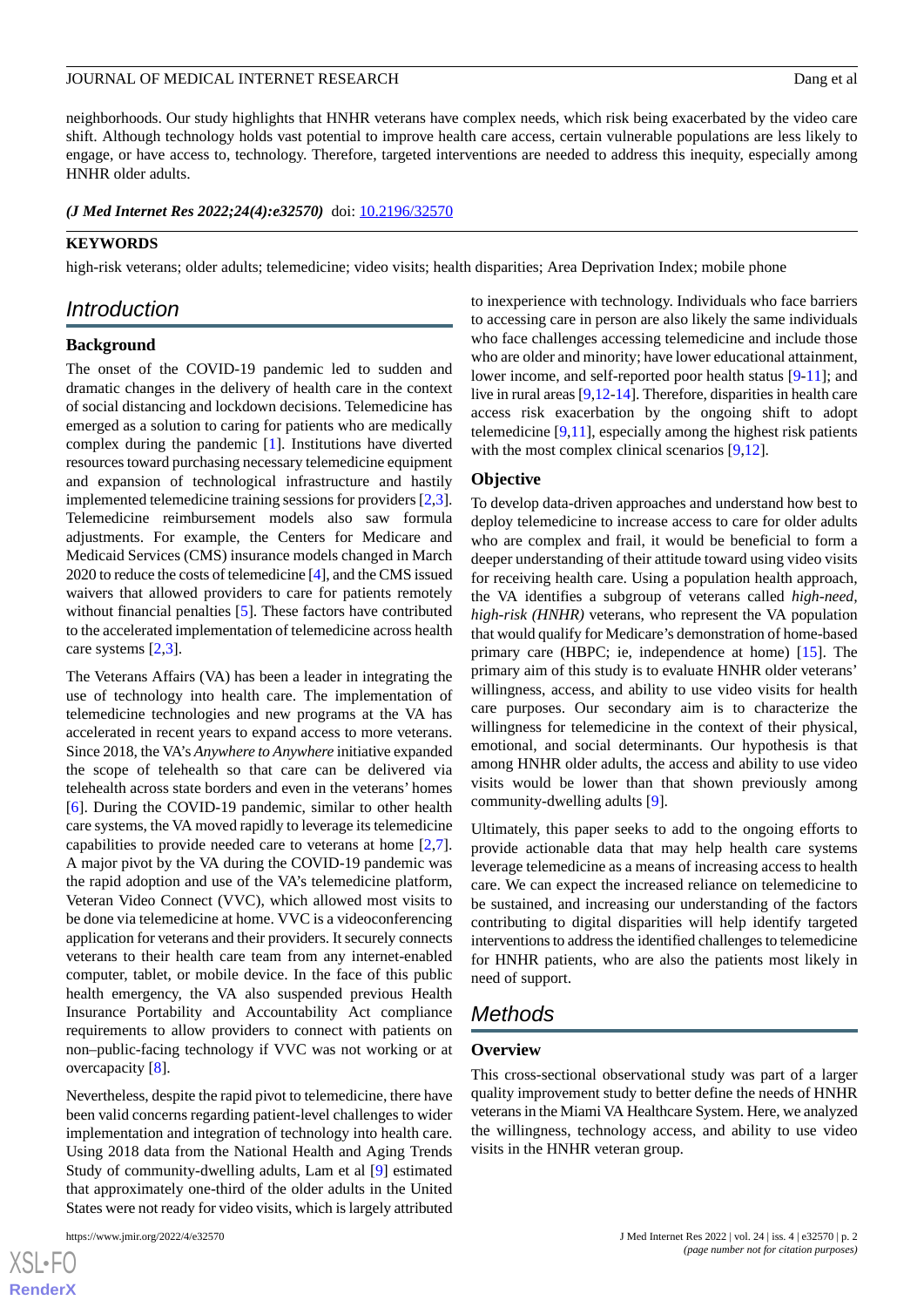# **Study Population**

The VA Geriatrics and Extended Care Data Analysis Center uses population health VA data to identify HNHR veterans who are medically complex and functionally impaired and at the highest risk for hospitalization and long-term institutionalization and, therefore, eligible for HBPC. The criteria for the Geriatrics and Extended Care Data Analysis Center HNHR designation include hospitalization in the prior 12 months and medical complexity measures that include the 13-condition JEN Frailty Index (JFI) [[16](#page-13-1)] score  $\geq 6$ , suggesting dependency in  $\geq 2$  activities of daily living (ADL), and NOSOS (VA version of the CMS measure to project cost). Patients were excluded if they had end-stage renal disease; were enrolled in HBPC or medical foster home; had received hospice, palliative care, or nursing home care in the past 12 months; or lived  $>60$  minutes away from the closest VA primary care site as VA HBPC programs were less likely to be available at this distance [[15\]](#page-13-0).

Over a 1-year period that extended from October 2017 to September 2018, 2543 Miami VA Healthcare System veterans were listed as HNHR. Of those 2543 veterans, 1300 (51.12%) were randomly selected and sent a questionnaire via the US Postal Service. The mailings were sent in two waves: May 2018 and November 2018. The questionnaires were conducted by mail only once, with no reminders to improve the response rate. An additional group of 173 HNHR veterans scheduled for a geriatric frailty clinic appointment completed the questionnaire.

### **Questionnaire Design and Variables**

We designed a questionnaire to assess physical health, including frailty—with the Fatigue, Resistance, Ambulation, Illnesses, and Loss of Weight scale [[17\]](#page-13-2)—physical function, mobility, ADL [\[18](#page-13-3)], instrumental ADL (IADL) [\[19](#page-13-4)], and homebound status [\[20](#page-13-5)]; assess mental health using the Patient Health Questionnaire [[21\]](#page-13-6) for depression screening and perception of aging [[22\]](#page-13-7); and assess social support, social isolation [\[23](#page-13-8)], and transportation. We assessed for willingness to use video visits for VA health care; among those willing to use video visits, we asked about access to the video-capable technology. Furthermore, we assessed the ability to use technology by asking about comfort in performing an internet search and using email. We also asked about My Health*e*Vet use and access and the desired mode of communication with VA. The used questions were either study specific, validated, or modified from validated questions. The details of the questionnaire are presented in [Table](#page-3-0) [1.](#page-3-0) We have tried to segment and label our variables into those that relate to the level of the patient's need for telehealth versus barriers and facilitators that we can do something about, although this distinction is somewhat arbitrary and case dependent, as only some of the factors are addressable some of the time. Physical and mental health characteristics may often relate to the level of patient need for telehealth but may also present a barrier, whereas the social and technology characteristics are the surrounding factors that act as facilitators or barriers, depending on the situation.

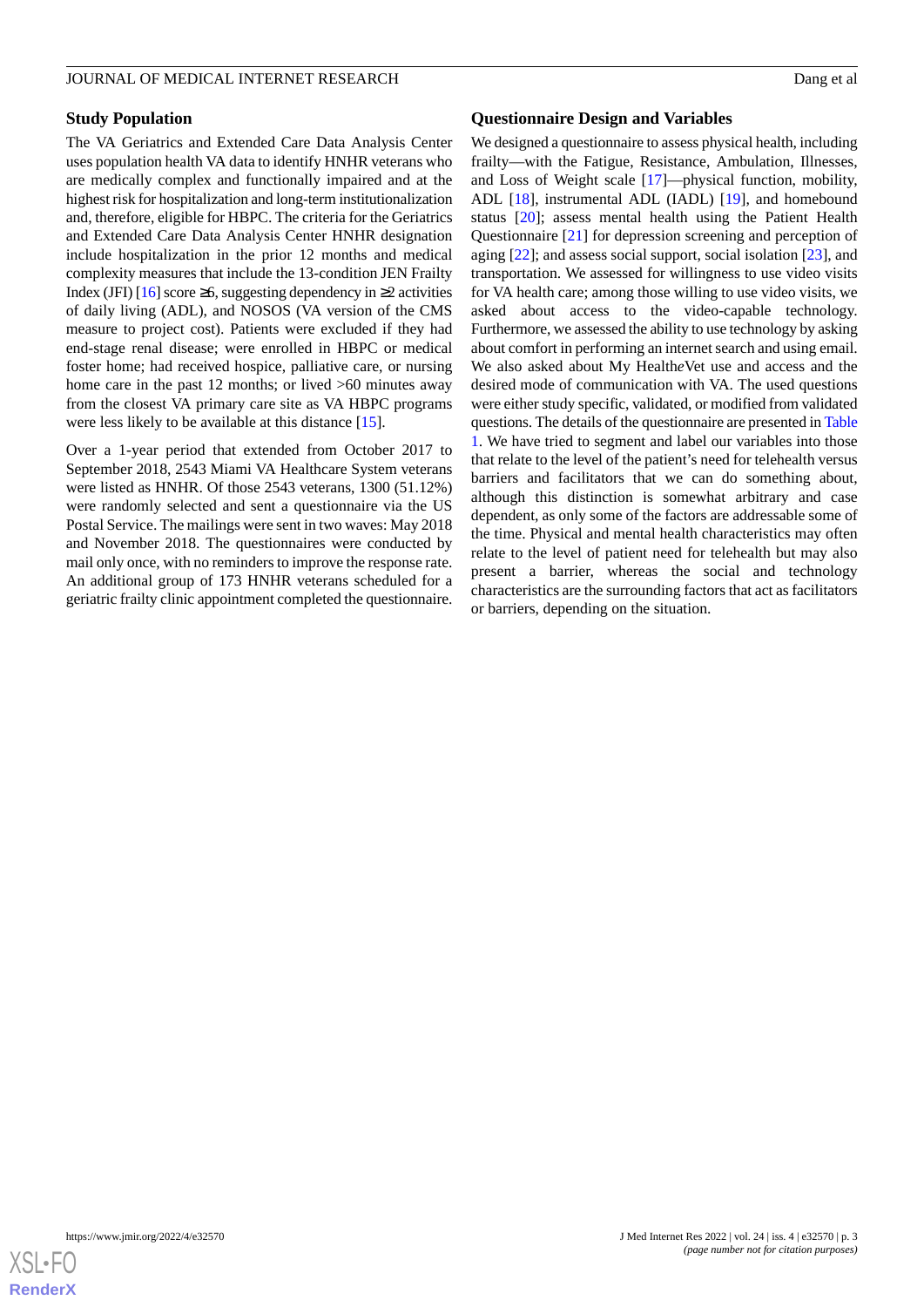# JOURNAL OF MEDICAL INTERNET RESEARCH

# <span id="page-3-0"></span>**Table 1.** Survey components.

| Dang et al |  |
|------------|--|
|------------|--|

|                     | Indicator                                       | Source                                                                                                                                                   | Details                                                                                                                                                                                                                                                                                                                                                                                                                                                                                                                                                                                                                             |  |
|---------------------|-------------------------------------------------|----------------------------------------------------------------------------------------------------------------------------------------------------------|-------------------------------------------------------------------------------------------------------------------------------------------------------------------------------------------------------------------------------------------------------------------------------------------------------------------------------------------------------------------------------------------------------------------------------------------------------------------------------------------------------------------------------------------------------------------------------------------------------------------------------------|--|
| <b>Demographics</b> |                                                 |                                                                                                                                                          |                                                                                                                                                                                                                                                                                                                                                                                                                                                                                                                                                                                                                                     |  |
|                     | Education                                       | Study specific                                                                                                                                           | Highest level of education completed                                                                                                                                                                                                                                                                                                                                                                                                                                                                                                                                                                                                |  |
|                     | Health literacy [24]                            | Question to identify patients<br>with inadequate health literacy                                                                                         | Confidence filling medical forms; score ranged from 1 to 5, with a higher score indicating<br>more confidence; a score of 5 was considered health literate                                                                                                                                                                                                                                                                                                                                                                                                                                                                          |  |
|                     | Physical health (need or barrier)               |                                                                                                                                                          |                                                                                                                                                                                                                                                                                                                                                                                                                                                                                                                                                                                                                                     |  |
|                     | Frailty [17]                                    | 5-item FRAIL <sup>a</sup> scale                                                                                                                          | The 5-item FRAIL scale includes fatigue, resistance, ambulation, illness, and weight<br>loss. The final score ranges from 0 to 5 and represents frail (score 3-5), prefrail (score<br>1-2), and robust (score 0) health status. A score of 3 to 5 was considered a positive<br>screen.                                                                                                                                                                                                                                                                                                                                              |  |
|                     | General health [25]                             | Modified from the Stanford<br>Chronic Disease Self-Manage-<br>ment Program Questionnaire                                                                 | Self-rated general health; scores ranged from 1 to 5, with a higher score indicating better<br>self-rated general health                                                                                                                                                                                                                                                                                                                                                                                                                                                                                                            |  |
|                     | Self-rated physical<br>status                   | Self-rated physical status                                                                                                                               | Scores for self-rated physical status ranged from 1 to 10, with a higher score indicating<br>better physical status                                                                                                                                                                                                                                                                                                                                                                                                                                                                                                                 |  |
|                     | Walking, falls, and<br>exercise                 | Study specific                                                                                                                                           | Issues with walking, stepping, and balance; assistive devices used; number of falls in<br>the past year; barriers to exercise; pedometer use                                                                                                                                                                                                                                                                                                                                                                                                                                                                                        |  |
|                     | $ADL^b$ [18]                                    | Barthel index for ADL                                                                                                                                    | Barthel ADL score (range 0-100), with a higher score indicating greater independence                                                                                                                                                                                                                                                                                                                                                                                                                                                                                                                                                |  |
|                     | IADL <sup>c</sup> [19]                          | Lawton score for IADL                                                                                                                                    | Lawton IADL score (range 0-8), with a higher score indicating greater independence                                                                                                                                                                                                                                                                                                                                                                                                                                                                                                                                                  |  |
|                     | Homebound status<br>$[20]$                      | Determining homebound status<br>as part of a mobility question-<br>naire using validated questions<br>from the National Health and<br>Aging Trends Study | Individuals were categorized as homebound, semihomebound, and not homebound<br>based on their responses to how often they left their home, how much help they had in<br>leaving their home, and how much difficulty they had in leaving their home in the pre-<br>vious month, similar to the reference study.                                                                                                                                                                                                                                                                                                                      |  |
|                     | Mental health (need or barrier)                 |                                                                                                                                                          |                                                                                                                                                                                                                                                                                                                                                                                                                                                                                                                                                                                                                                     |  |
|                     | Depression screen<br>$\left[21\right]$          | $PHQ-2d$                                                                                                                                                 | PHQ-2 scores ranged from 0 to 6; a score $\geq$ 3 is considered positive for the likelihood<br>of depression                                                                                                                                                                                                                                                                                                                                                                                                                                                                                                                        |  |
|                     | Self-perception of ag-<br>ing $[22]$            | Attitude Toward Own Aging<br>subscale of the Philadelphia<br>Geriatric Center Morale Scale                                                               | The 5-question scale (range 0-5) was treated as a binary variable. For the first (feeling<br>worse as $I$ get older) and third (feeling useless as $I$ get older) questions on the scale,<br>the responses strongly disagree, disagree, somewhat disagree were scored as 0,<br>whereas the responses somewhat agree, agree, strongly agree were scored as 1. The<br>responses to the second (as much pep as last year), fourth (as happy as when I was<br>younger), and fifth (things are better than I thought it would be) questions were scored<br>in a reverse manner. A higher score indicated a negative perception of aging. |  |
|                     | Social characteristics (facilitator or barrier) |                                                                                                                                                          |                                                                                                                                                                                                                                                                                                                                                                                                                                                                                                                                                                                                                                     |  |
|                     | Social support                                  | Study specific                                                                                                                                           | Having a formal or informal caregiver; caregiver's distance from home                                                                                                                                                                                                                                                                                                                                                                                                                                                                                                                                                               |  |
|                     | Social isolation [23]                           | Berkman-Syme Social Net-<br>work Index                                                                                                                   | Scoring was performed as the following: married ( $no=0$ ; $yes=1$ ), meeting and talking<br>to close friends and relatives (<3 times a week=0; $\geq$ 3 times a week=1), participation in<br>religious meetings or services (<4 times a year=0; $\geq$ 4 times a year=1), and attend<br>meetings of the clubs or organizations (never or does not belong=0, all the responses=1).<br>Scores were summed: 0 or 1 being the most isolated category, and 2, 3, or 4 formed the<br>other 3 categories of increasing social integration.                                                                                                |  |
|                     | Transportation [26]                             | Questions assessing transporta-<br>tion barriers                                                                                                         | Trouble with transportation, delayed physicians' appointments because of transportation<br>troubles, and travel time from home to their physician                                                                                                                                                                                                                                                                                                                                                                                                                                                                                   |  |
|                     | Technology (facilitator or barrier)             |                                                                                                                                                          |                                                                                                                                                                                                                                                                                                                                                                                                                                                                                                                                                                                                                                     |  |
|                     | Technology willing-<br>ness, access, and abili- | Study specific                                                                                                                                           | Willingness to use video visits with VA <sup>e</sup> providers; access to video-capable equipment<br>among those willing to use video visits; ability to do an internet search and use email;                                                                                                                                                                                                                                                                                                                                                                                                                                       |  |

My Health*e*Vet enrollment and use; preferred mode of contact

<sup>a</sup>FRAIL: Fatigue, Resistance, Ambulation, Illnesses, and Loss of Weight.

<sup>b</sup>ADL: activities of daily living.

<sup>c</sup>IADL: instrumental activities of daily living.

d PHQ-2: Patient Health Questionnaire-2.

<sup>e</sup>VA: Veterans Affairs.

ty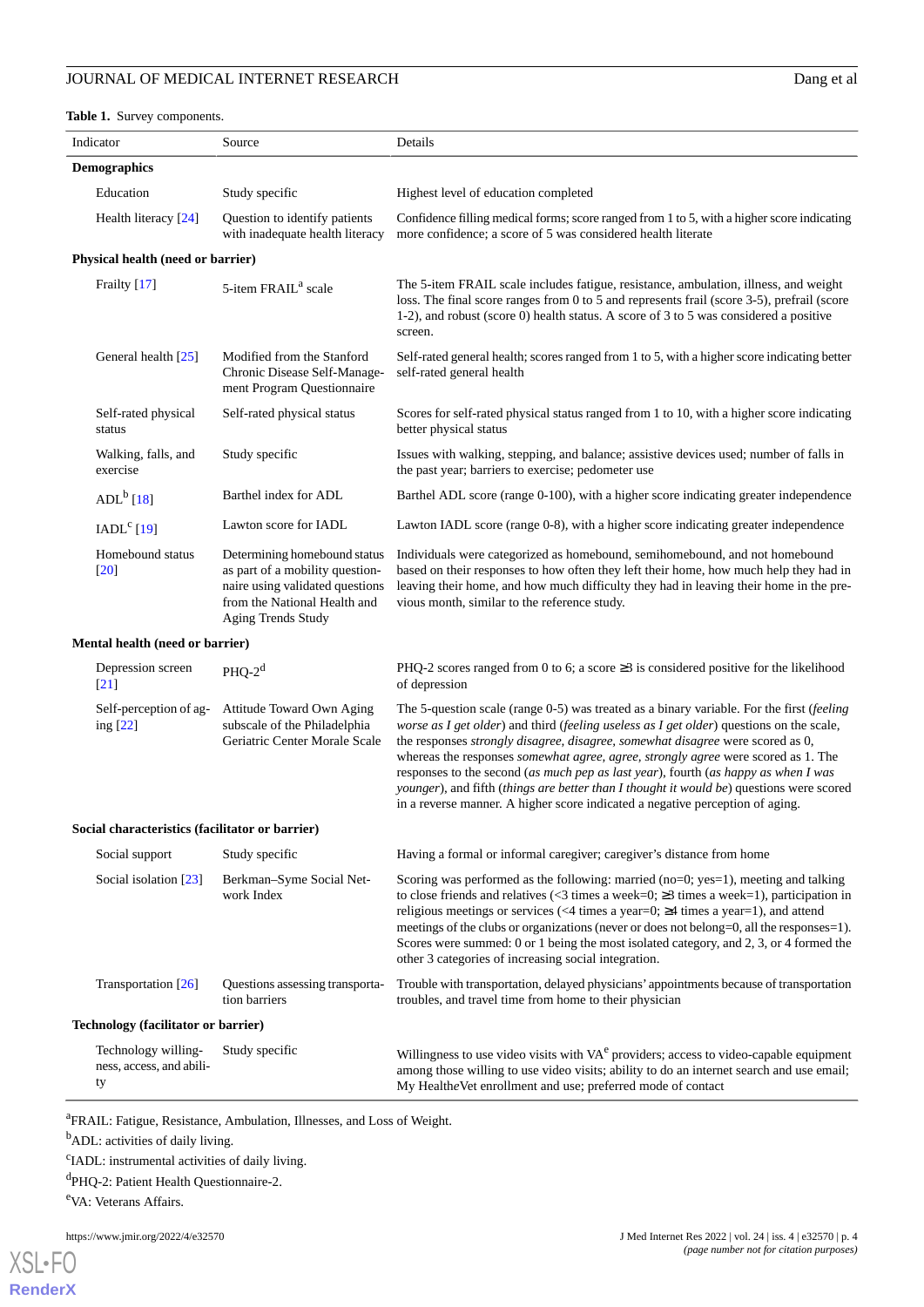### JOURNAL OF MEDICAL INTERNET RESEARCH DANG THE SERIES OF A LOOP CONTROL OF MEDICAL INTERNET RESEARCH

Additional measures obtained from VA records included the Care Assessment Needs score (VA measure for hospitalization and mortality risk) [\[27](#page-13-12)] and the Hierarchical Condition Categories score [[28\]](#page-13-13). We also obtained the Area Deprivation Index (ADI), an established measure of socioeconomic disadvantage at the census tract level, from the Neighborhood Atlas [[29\]](#page-13-14).

# **Statistical Analysis**

Descriptive characteristics were presented as frequency (percentage) for categorical variables and as mean (SD) for continuous variables. We compared the characteristics of respondents who were willing to use video visits with those who were not; among those willing to use video visits, we further compared those with and without self-reported access to video-capable technology. The chi-square test was used for comparing categorical variables, and the 2-tailed *t*test was used for comparing continuous variables. We reported all *P* values and considered them to be significant when <.05. Multivariable logistic regression was conducted to identify predictors for willingness to use video visits. All statistical analyses were performed using SAS (version 9.4; SAS Institute, Inc).

<span id="page-4-0"></span>Figure 1. Flowchart showing completed questionnaires.

### **Ethical Considerations**

The Miami VA institutional review board granted this study a waiver and deemed it as a quality improvement study (reference number 1360043-3).

# *Results*

# **Survey Respondents**

A total of 1300 HNHR veterans were mailed the questionnaire, of which 461 (35.46%) were returned. In addition, 102 veterans filled the questionnaire over the phone and 71 in person in the frailty clinic, for a total of 634 respondents. Of the 634 individuals returning the survey, 602 (94.9%) respondents answered the *willing to use video visits* question. These 602 respondents represent the main focus of our study ([Figure 1\)](#page-4-0). When asked about their willingness to use video visits with their VA care team, 54.3% (327/602) reported their willingness, henceforth labeled as *willing*, whereas 45.7% (275/602) were not willing to use video visits, henceforth labeled as *unwilling*.



The average age of our 602 respondents was 70.6 (SD 9.2; range 39-100) years. Among them, 20.3% (122/602) were aged <65 years, 25.4% (153/602) were aged 65 to 69 years, 25.7% (155/602) were aged 70 to 75 years, 13.8% (83/602) were aged 75 to 79 years, and 14.8% (89/602) were aged >80 years. Only 0.3% (2/602) of the respondents were female. Approximately 61% (367/602) of the respondents were White, 36% (217/602) respondents were African American, and 17.3% (104/602) were Hispanic. Among the 602 responders, 290 (48.2%) were confident filling medical forms by themselves, and 188 (31.2%) had at least an associate degree.

# **Difference Between Respondents by Mail versus In Person and Telephone**

Individuals completing the survey via mail were significantly more confident filling out medical forms (224/440, 50.9% vs 66/162, 40.7%; *P*=.03); in significantly worse physical health, as measured by their JFI (mean 7.2, SD 1.2 vs mean 6.8, SD 1.2; *P*<.001), Care Assessment Needs scores (mean 94.2, SD 6.8 vs mean 91.6, SD 8.1; *P*<.001), and the total number of Hierarchal Condition Categories conditions (mean 5.7, SD 2.4 vs mean 4.9, SD 1.9; *P*<.001); and significantly more socially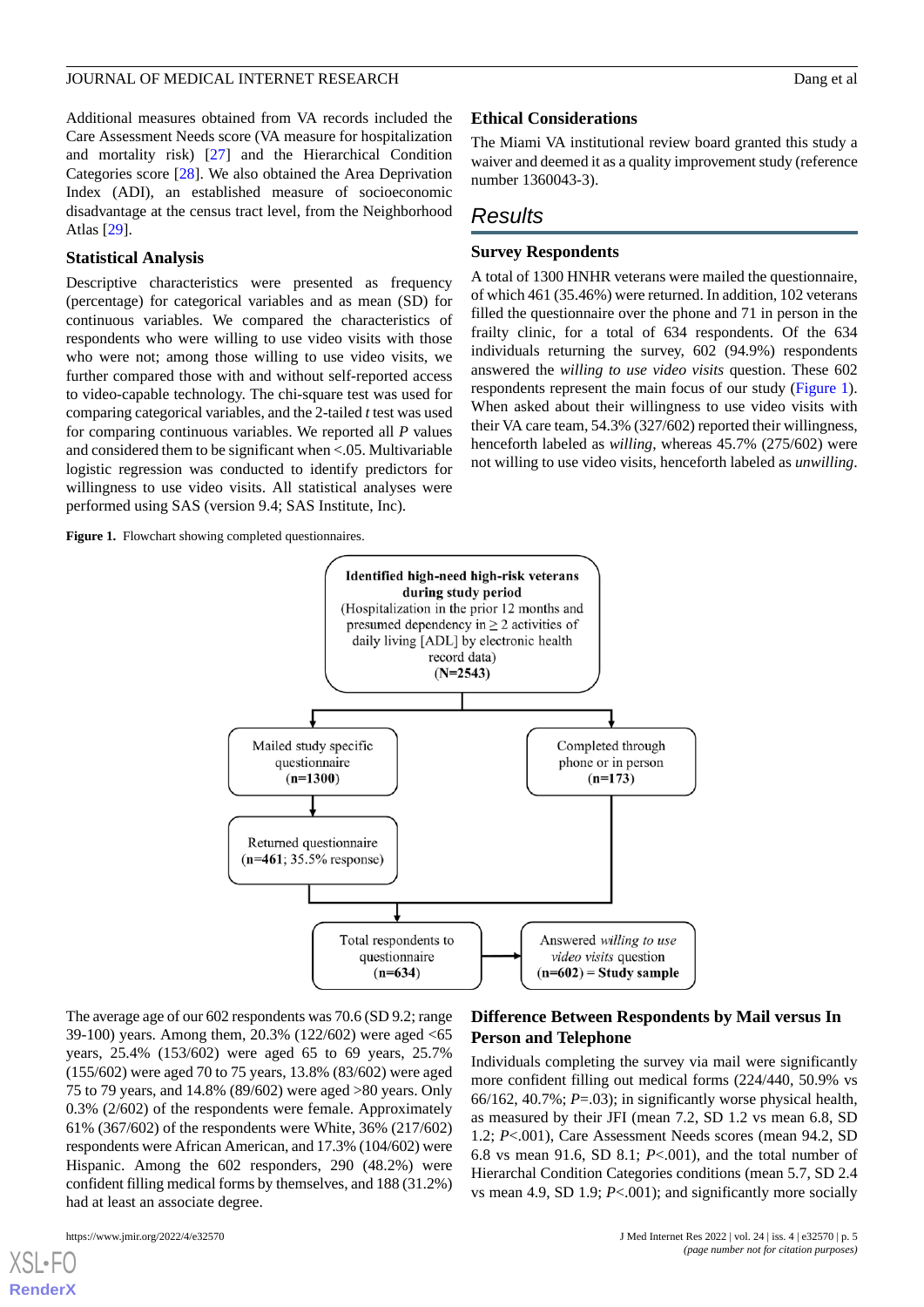### JOURNAL OF MEDICAL INTERNET RESEARCH DANG THE SERIES OF A LOOP CONTROL OF MEDICAL INTERNET RESEARCH

isolated (Social Networking Index of 1.5, SD 1.1 vs 1.7, SD 1.1; *P=*.049). There were no other differences between those veterans who completed the mailed survey versus those completing the survey by phone or in person.

Furthermore, we compared the willingness to use video visits between veterans who finished the survey in person and those who did not, and the difference was not significant (*P*=.13). Although more veterans reported no trouble for transportation in those who filled out the survey in person (52/80, 65%) than those who did not (321/531, 60.5%), the difference was not statistically significant (*P*=.05). Similarly, the difference in the percentage of veterans who missed an appointment owing to transportation between those who filled out the survey in person and not in person was not significant (*P*=.28).

# **Difference Between Respondents Who Were Willing Versus Unwilling to Use Video Visits**

We characterized the differences between 54.3% (327/602) patients *willing* (to use video visits) versus 45.7% (275/602) patients *unwilling* (to use video visits), as shown in [Table 2](#page-6-0). Those who were willing were significantly younger (average age 68.9, SD 8.8 years) than those unwilling (average age 72.5, SD 9.1 years; *P*<.001). There appears to be a sharp drop in willingness after the age of 75 years.

They were also more likely to have at least an associate educational degree (120/327, 36.7% vs 68/275, 24.7%; *P*=.002) and be more health literate (180/327, 55% vs 110/275, 40%; *P*<.001). Those who were willing were more likely to not use assistive devices for walking (137/327, 41.9% vs 80/275, 29.1%; *P*=.002) and less dependent in their IADL (mean 1.8, SD 2.0 vs mean 2.2, SD 2.2; *P*=.02). Willing veterans reported worse self-rated general health compared with those of unwilling veterans (mean 2.8, SD 0.9 vs mean 3.0, SD 1.0; *P*=.01) and worse physical status (mean 5.2, SD 2.0 vs mean 5.7, SD 2.2; *P*=.004). Willing veterans were also less likely to live in disadvantaged areas (*P*=.048).

When asked about their ability to use technology, a significantly higher number of those willing were able to perform an internet search if given access to a computer (242/327, 74% vs 109/275, 39.6%; *P*<.001); were using email (226/327, 69.1% vs 88/275, 32%; *P*<.001); and were enrolled in the VA's patient portal, My Health*e*Vet (199/327, 60.9% vs 76/275, 27.6%; *P*<.001). The willing and the unwilling to use video visits groups differed regarding the preferred modes of contact (*P*=.003). Compared with those unwilling to use video visits, willing veterans were more likely to prefer contact by the VA via cell phone (189/327, 57.8% vs 129/275, 46.9%) or via My Health*e*Vet secure message (24/327, 7.3% vs 10/275, 3.6%) and less likely to prefer contact by *landline home phone* (67/327, 20.5% vs 73/275, 26.5%) or mail (44/327, 13.5% vs 57/275, 20.7%).

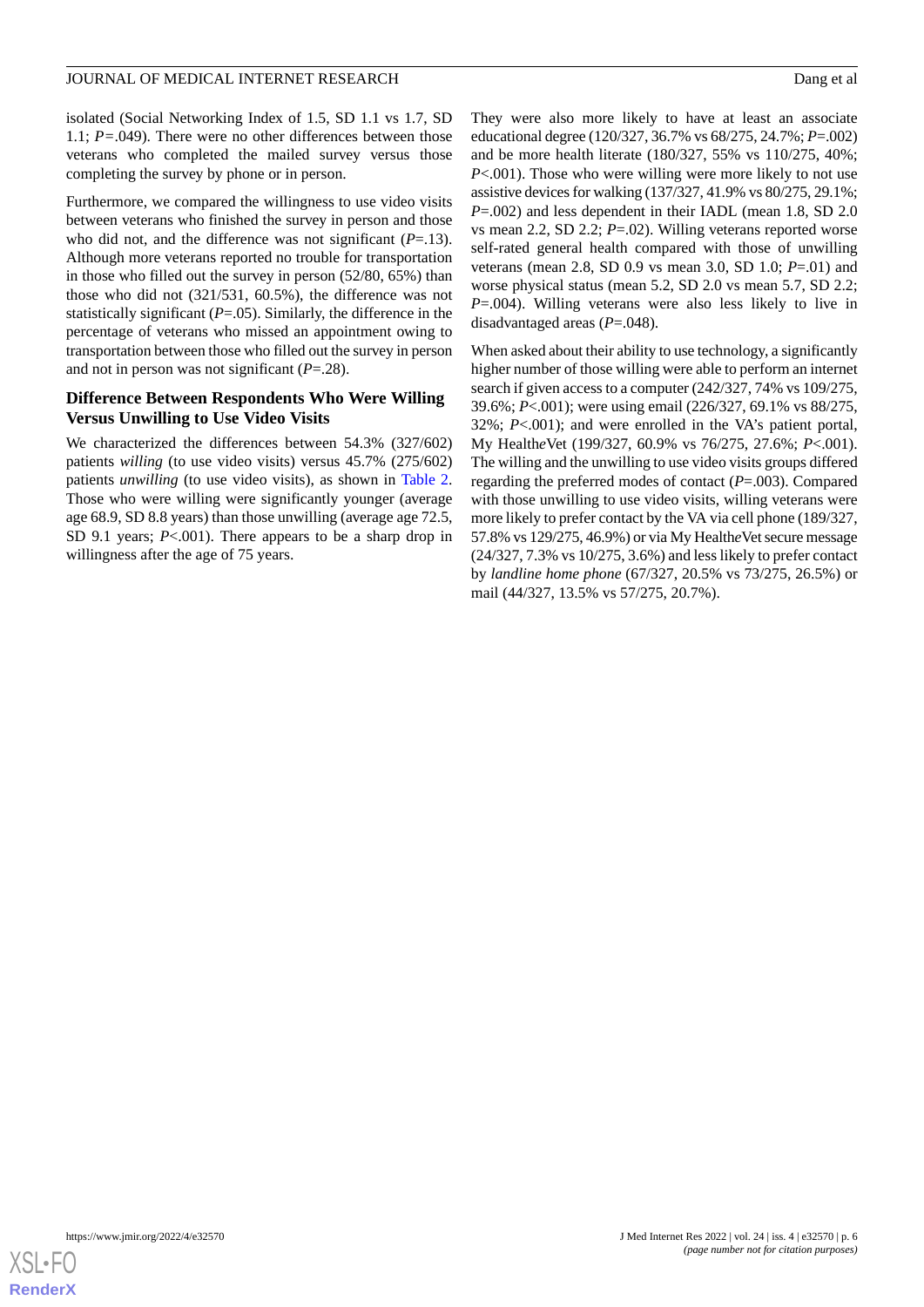# **JOURNAL OF MEDICAL INTERNET RESEARCH** Dang et al

<span id="page-6-0"></span>Table 2. Patient characteristics of those willing to use video visits versus not willing to use video visits with their Veterans Affairs care team (N=602).

| Characteristics                                                                         | All completed surveys for<br>study | Willing to use video visits<br>$(n=327)$ | Not willing to use video visits $P$ value<br>$(n=275)$ |        |
|-----------------------------------------------------------------------------------------|------------------------------------|------------------------------------------|--------------------------------------------------------|--------|
| <b>Demographics</b>                                                                     |                                    |                                          |                                                        |        |
| Age (years) <sup>a</sup>                                                                |                                    |                                          |                                                        |        |
| Values, mean (SD; range)                                                                | 70.6 (9.2; 39-100)                 | 68.9 (8.8; 39-95)                        | 72.5 (9.1; 42-100)                                     | < .001 |
| Age group, $n (%)a$                                                                     |                                    |                                          |                                                        | < .001 |
| $< 65$                                                                                  | 122(20.3)                          | 83 (25.4)                                | 39 (14.2)                                              |        |
| 65-69                                                                                   | 153(25.4)                          | 83 (25.4)                                | 70(25.5)                                               |        |
| 70-75                                                                                   | 155 (25.7)                         | 88 (26.9)                                | 67(24.4)                                               |        |
| 75-79                                                                                   | 83 (13.8)                          | 44(13.5)                                 | 39(14.2)                                               |        |
| $\geq 80$                                                                               | 89 (14.8)                          | 29(8.9)                                  | 60(21.8)                                               |        |
| White, $n$ $%$                                                                          | 367(61)                            | 207(63.3)                                | 160(58.2)                                              | .23    |
| African American, n (%)                                                                 | 217(36)                            | 110(33.6)                                | 107 (38.9)                                             | .21    |
| Hispanic, n (%)                                                                         | 104(17.3)                          | 56(17.1)                                 | 48 (17.5)                                              | .99    |
| Education (at least associate degree) <sup><math>a</math></sup> ,<br>$n$ (%)            | 188 (31.2)                         | 120(36.7)                                | 68 (24.7)                                              | .002   |
| Confident filling out medical forms <sup>a</sup> ,<br>$n$ (%)                           | 290 (48.2)                         | 180(55)                                  | 110(40)                                                | < .001 |
| <b>Physical health</b>                                                                  |                                    |                                          |                                                        |        |
| JEN Frailty Index <sup>a,b</sup> , mean (SD)                                            | 7.1(1.2)                           | 7.0(1.2)                                 | 7.2(1.2)                                               | .04    |
| Care Assessment Needs score <sup>b</sup> , mean<br>(SD)                                 | 93.5(7.3)                          | 93.1(7.5)                                | 93.9 (7.7)                                             | .20    |
| Total number of Hierarchical Condition 5.5 (2.3)<br>Categories <sup>b</sup> , mean (SD) |                                    | 5.4(2.3)                                 | 5.6(2.3)                                               | .29    |
| FRAIL <sup>b,c</sup> scale screen positive (score<br>$\geq 3$ ), n (%)                  | 253 (42)                           | 132(40.4)                                | 121(44)                                                | .41    |
| Self-rated physical status score <sup>a,d</sup> ,<br>mean (SD)                          | 5.4(2.1)                           | 5.2(2.0)                                 | 5.7(2.2)                                               | .004   |
| Issue with walking, stepping, and bal- 444 (73.8)<br>ance, $n$ $(\%)$                   |                                    | 237 (72.5)                               | 207 (75.3)                                             | .49    |
| No prosthetic use <sup><math>a</math></sup> , n $(\%)$                                  | 217(36)                            | 137(41.9)                                | 80(29.1)                                               | .002   |
| General health score <sup>a,d</sup> , mean $(SD)$                                       | 2.9(0.9)                           | 2.8(0.9)                                 | 3.0(1.0)                                               | .01    |
| $ADLe scored$ , mean (SD)                                                               | 84.3 (20.1)                        | 84.9 (19.4)                              | 83.1 (21.0)                                            | .28    |
| ADL deficits <sup>b</sup> , mean (SD)                                                   | 2.3(2.8)                           | 2.2(2.6)                                 | 2.4(2.9)                                               | .38    |
| IADL <sup>f</sup> score <sup>a,d</sup> , mean (SD)                                      | 6.0(2.1)                           | 6.2(2.0)                                 | 5.8(2.2)                                               | .02    |
| IADL deficits <sup>a,b</sup> , mean (SD)                                                | 2.0(2.1)                           | 1.8(2.0)                                 | 2.2(2.2)                                               | .02    |
| Homebound or semihomebound, n (%)                                                       | 169(28.1)                          | 91 (27.8)                                | 78 (28.4)                                              | .96    |
| <b>Mental health</b>                                                                    |                                    |                                          |                                                        |        |
| PHQ- $2g$ depression screen positive<br>$(\text{score } \geq 3), n (\%)$                | 196 (32.6)                         | 117(35.8)                                | 79 (28.77)                                             | .08    |
| Self-perception of aging score <sup>b</sup> , mean<br>(SD)                              | 3.2(1.5)                           | 3.3(1.5)                                 | 3.1(1.5)                                               | .10    |

**Social characteristics**

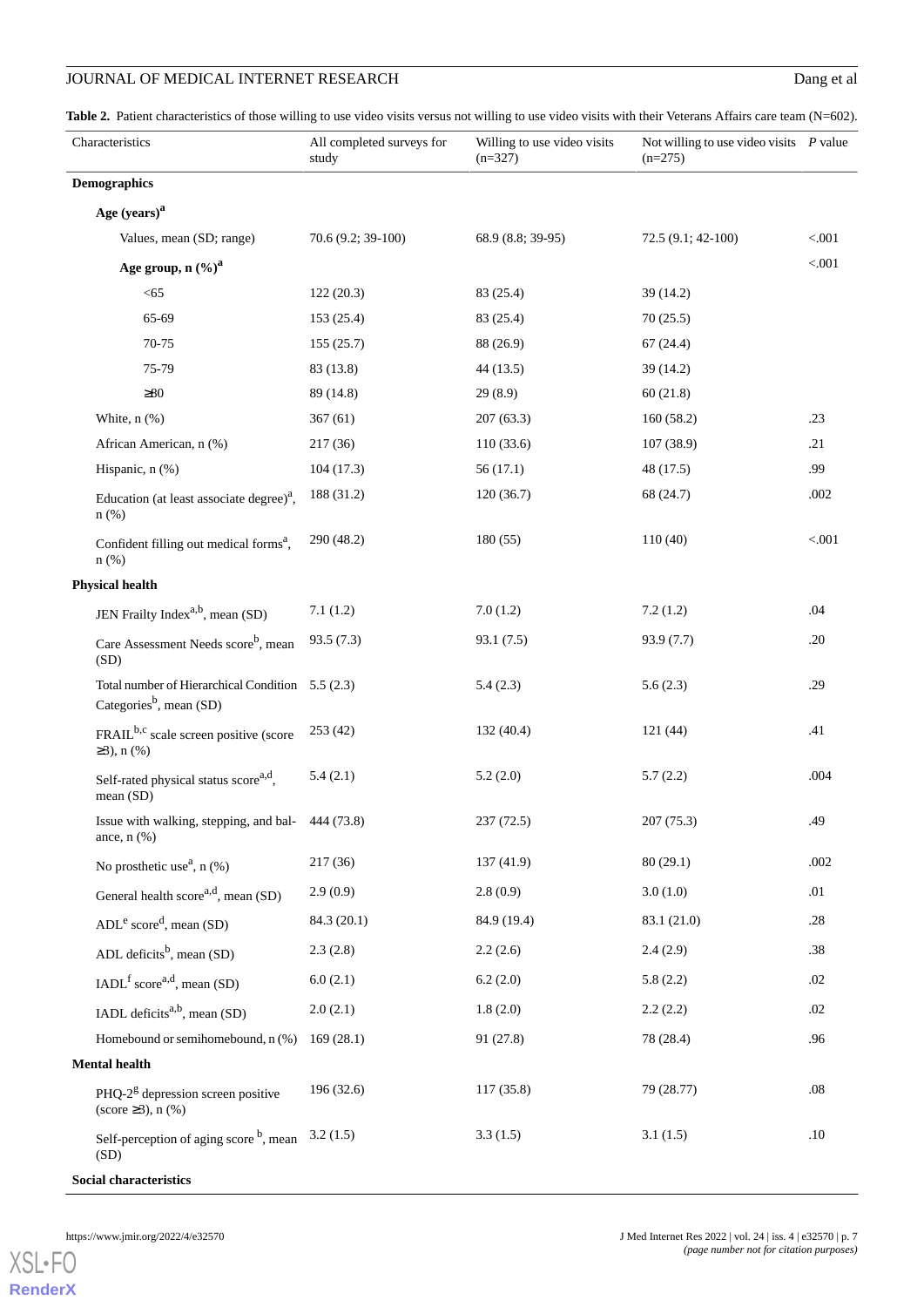### JOURNAL OF MEDICAL INTERNET RESEARCH DANGER AND A LOCAL TO DANGER AND DANGER AND DANGER AND DANGER AND DANGER AND DANGER AND DANGER AND DANGER AND DANGER AND DANGER AND A LOCAL TO DANGER AND DANGER AND DANGER AND DANGER AN

| Characteristics                                                                                 | All completed surveys for<br>study | Willing to use video visits<br>$(n=327)$ | Not willing to use video visits $P$ value<br>$(n=275)$ |         |
|-------------------------------------------------------------------------------------------------|------------------------------------|------------------------------------------|--------------------------------------------------------|---------|
| Area Deprivation Index Score <sup>a,b</sup> , n (%)                                             |                                    |                                          |                                                        | .048    |
| $1 - 25$                                                                                        | 113 (18.8)                         | 66 (20.2)                                | 47(17.1)                                               |         |
| 26-50                                                                                           | 155(25.7)                          | 95(29.1)                                 | 60(21.8)                                               |         |
| 51-75                                                                                           | 192 (31.9)                         | 99 (30.3)                                | 93 (33.8)                                              |         |
| 76-100                                                                                          | 138 (22.9)                         | 64 (19.6)                                | 74 (26.9)                                              |         |
| Have a caregiver, n (%)                                                                         | 204(33.9)                          | 106(31)                                  | 98 (35.6)                                              | .46     |
| Social Networking Index <sup>d</sup> , mean (SD)                                                | 1.5(1.1)                           | 1.6(1.1)                                 | 1.5(1.1)                                               | .27     |
| Having no trouble in transportation, n<br>(% )                                                  | 373(62)                            | 198(60.6)                                | 175(63.3)                                              | .49     |
| Travel time to physician >60 minutes,<br>$n$ (%)                                                | 177(29.4)                          | 107(32.7)                                | 70(25.5)                                               | .06     |
| Have delayed physicians' appointments<br>owing to transportation troubles, $n$ (%) <sup>a</sup> | 136(22.6)                          | 82(25.1)                                 | 54 (19.6)                                              | .14     |
| Technology ability <sup>a</sup> —facilitator, n (%)                                             |                                    |                                          |                                                        |         |
| Use email <sup>a</sup>                                                                          | 314(52.2)                          | 226(69.1)                                | 88 (32)                                                | < .001  |
| Able to do an internet search <sup>a</sup>                                                      | 351 (58.3)                         | 242 (74)                                 | 109(39.6)                                              | < 0.001 |
| Use email and internet search                                                                   | 296 (49.2)                         | 214(65.4)                                | 82 (29.8)                                              | < .001  |
| Enrolled in My HealtheVet (MHV) <sup>a</sup>                                                    | 275(45.7)                          | 199(60.9)                                | 76(27.6)                                               | < .001  |
| Preferred mode of contact <sup>a</sup>                                                          |                                    |                                          |                                                        | .003    |
| By home phone                                                                                   | 140(23.3)                          | 67(20.5)                                 | 73(26.5)                                               |         |
| By cell phone                                                                                   | 318 (52.8)                         | 189 (57.8)                               | 129(46.3)                                              |         |
| By MHV secure message                                                                           | 34(5.6)                            | 24(7.3)                                  | 10(3.6)                                                |         |
| By email                                                                                        | 101(16.8)                          | 44(13.5)                                 | 57(20.7)                                               |         |

<sup>a</sup>*P*<.05 defined statistical significance.

<sup>b</sup>Lower score is better.

<sup>c</sup>FRAIL: Fatigue, Resistance, Ambulation, Illnesses, and Loss of Weight.

<sup>d</sup>Higher score is better.

<sup>e</sup>ADL: activities of daily living.

fIADL: instrumental activities of daily living.

g PHQ-2: Patient Health Questionnaire-2.

# **Differences Between Willing Respondents With and Those Without Access to Video-Capable Technology**

Upon being asked about their access to technology, of the 327 veterans who were willing to use video visits, 248 (75.8%) had a smartphone or computer with a camera, whereas 69 (21.1%) did not. The characteristics of these subgroups are presented in [Table 3.](#page-8-0) Patients with access to the necessary devices were younger (mean 68.3, SD 8.9 vs mean 71.8, SD 8.6; *P*=.004), more health literate (144/248, 58.1% vs 28/69, 41%; *P*=.01), and less likely to be African American (73/248, 29.4% vs 33/69, 48%; *P*=.007) than those without technology access. Veterans with video-capable technology were more functionally independent in their ADL (Barthel ADL score: mean 86.4, SD 17.8 vs mean 77.3, SD 24.3, *P*=.005; number of ADL deficits: mean 2.0, SD 2.5 vs mean 3.2, SD 3.2, *P*=.005) and IADL

[XSL](http://www.w3.org/Style/XSL)•FO **[RenderX](http://www.renderx.com/)**

(Lawton IADL score 6.3, SD 1.9 vs 5.7, SD 2.2, *P*=.04; and number of IADL deficits 1.7, SD 1.9 vs 2.3, SD 2.2 and *P*=.04). They were less likely to report issues with walking, stepping, or balance (173/248, 69.8% vs 58/69, 84%; *P*=.03) and more likely to not use assistive devices for walking  $(115/248, 46.4\%)$ vs  $18/69$ ,  $26\%$ ;  $P=.004$ ). They were less likely to live in disadvantaged areas (*P*=.049). They were also less likely to have trouble with transportation (167/248, 67.3% vs 25/69, 36%; *P*<.001) and less likely to have delayed their physicians' appointments because of transportation troubles (54/248, 21.8% vs 26/69, 38%; *P*=.01). Veterans with access to a video-capable device were more likely to be able to use the internet (204/248, 82.3% vs 28/69, 41%; *P*<.001), use email (196/248, 79% vs 20/69, 29%; *P*<.001), and be enrolled in My Health*e*Vet (173/248, 69.8% vs 17/69, 25%; *P*<.001).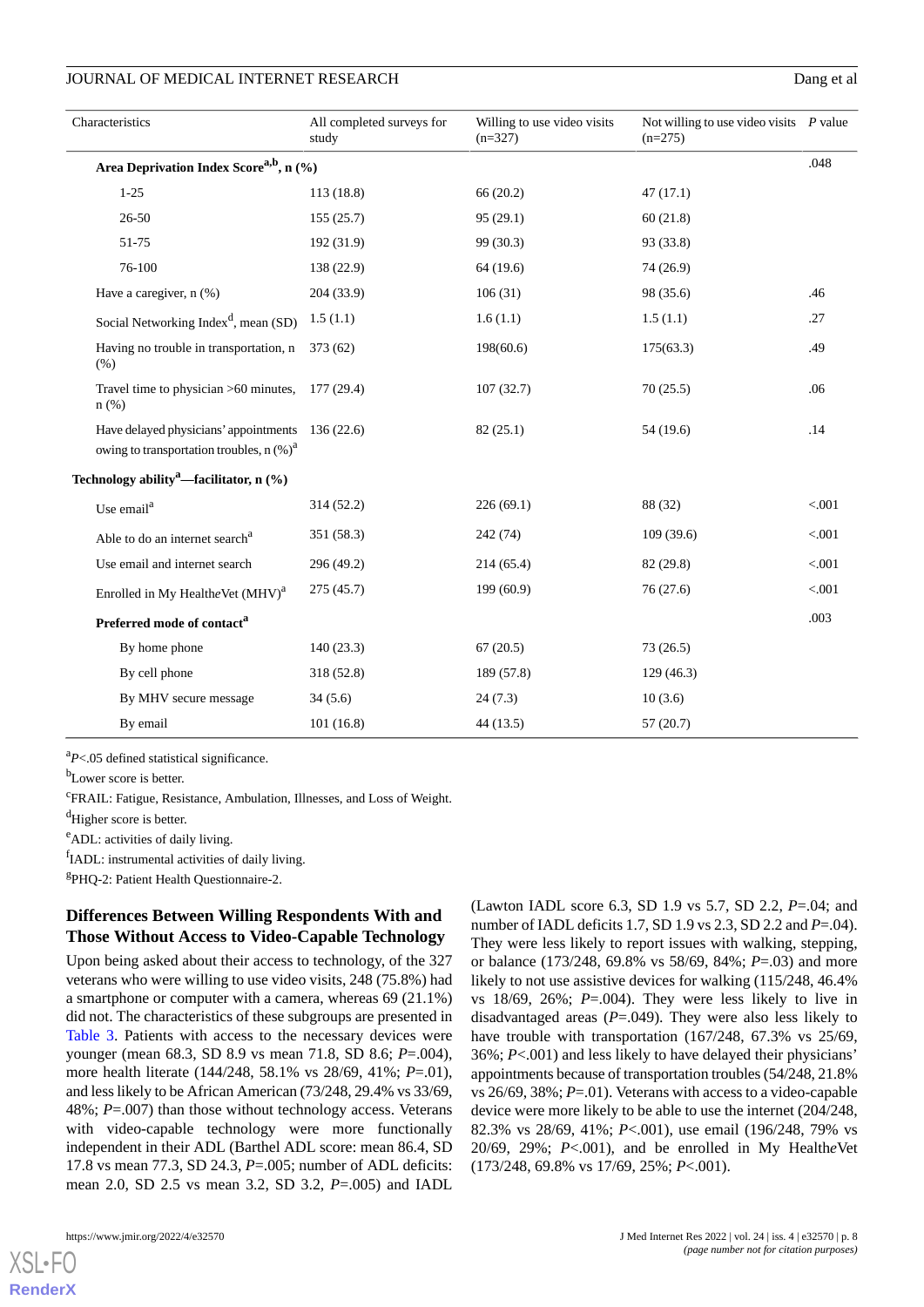# JOURNAL OF MEDICAL INTERNET RESEARCH Dang et al

<span id="page-8-0"></span>Table 3. Patient characteristics by access to a video-capable technology of those willing to use video visits who answered both questions (N=317).

| Characteristics                                                                 | Access to a video-capable device<br>$(n=248)$ | No access to a video-capable device<br>$(n=69)$ | $P$ value |
|---------------------------------------------------------------------------------|-----------------------------------------------|-------------------------------------------------|-----------|
| <b>Demographics</b>                                                             |                                               |                                                 |           |
| Age (years)                                                                     |                                               |                                                 |           |
| Values, mean (SD; range)                                                        | 68.3 (8.9; 39-95)                             | 71.8 (8.6; 55-94)                               | .004      |
| Age group, n $(\%)^a$                                                           |                                               |                                                 | .02       |
| $\leq 64$                                                                       | 68 (27.4)                                     | 12(17.4)                                        |           |
| 65-69                                                                           | 64(25.8)                                      | 14(20)                                          |           |
| 70-74                                                                           | 66 (26.6)                                     | 21(30)                                          |           |
| 75-79                                                                           | 31(12.5)                                      | 12(17)                                          |           |
| $\geq 80$                                                                       | 19(7.7)                                       | 10(14)                                          |           |
| White, $n$ $(\%)^a$                                                             | 168(68)                                       | 34(49)                                          | .007      |
| African American, n (%) <sup>a</sup>                                            | 73 (29.4)                                     | 33(48)                                          | .007      |
| Hispanic, n (%)                                                                 | 46(18.5)                                      | 9(13)                                           | .37       |
| Education (at least associate degree), n (%)                                    | 91 (36.7)                                     | 22(32)                                          | .55       |
| Confident filling out medical forms, $n$ $(\%)^a$                               | 144(58.1)                                     | 28(41)                                          | .01       |
| <b>Physical health</b>                                                          |                                               |                                                 |           |
| JEN Frailty Index <sup>b</sup> , mean (SD)                                      | 7.0(1.1)                                      | 7.1(1.2)                                        | .53       |
| Care Assessment Needs score <sup>b</sup> , mean (SD)                            | 92.9 (7.0)                                    | 93.4(6.7)                                       | .59       |
| Total number of Hierarchical Condition Cate-<br>gories <sup>b</sup> , mean (SD) | 5.4(2.5)                                      | 5.5(1.9)                                        | .72       |
| FRAIL <sup>c</sup> scale screen positive (score $\geq 3$ ), n (%)               | 100(40.3)                                     | 28(41)                                          | .99       |
| Physical status score <sup>d</sup> , mean (SD)                                  | 5.3(2.0)                                      | 5.0(1.8)                                        | .23       |
| Issue with walking, stepping, balance, $n$ (%) <sup>a</sup>                     | 173 (69.8)                                    | 58 (84)                                         | .03       |
| No prosthetic use, $n$ (%) <sup>a</sup>                                         | 115 (46.4)                                    | 18(26)                                          | .004      |
| General health score <sup>a,d</sup> , mean $(SD)$                               | 2.8(0.9)                                      | 2.6(0.8)                                        | $.08\,$   |
| $ADLe scorea,d$ , mean (SD)                                                     | 86.4 (17.8)                                   | 77.3 (24.3)                                     | .005      |
| ADL deficits <sup>a,b</sup> , mean (SD)                                         | 2.0(2.5)                                      | 3.2(3.2)                                        | .005      |
| $IADLf scorea,d$ , mean (SD)                                                    | 6.3(1.9)                                      | 5.7(2.2)                                        | .04       |
| IADL deficits <sup>a,b</sup> , mean (SD)                                        | 1.7(1.9)                                      | 2.3(2.2)                                        | .04       |
| Homebound or semihomebound, n (%)                                               | 70 (28.2)                                     | 17(25)                                          | .66       |
| <b>Mental health</b>                                                            |                                               |                                                 |           |
| PHQ-2 <sup>g</sup> screen positive (score $\geq$ 3), n (%)                      | 86 (34.7)                                     | 26(38)                                          | .75       |
| Self-perception of aging score <sup>b</sup> , mean (SD)                         | 3.2(1.6)                                      | 3.5(1.3)                                        | .11       |
| Social characteristics                                                          |                                               |                                                 |           |
| Area Deprivation Index Score <sup>a,b</sup> , $n$ (%)                           |                                               |                                                 | .49       |
| $1 - 25$                                                                        | 54(21.8)                                      | 11(15.9)                                        |           |
| 26-50                                                                           | 76 (30.6)                                     | 19(28)                                          |           |
| 51-75                                                                           | 69 (27.8)                                     | 25(36)                                          |           |
| 76-100                                                                          | 46(18.5)                                      | 14(20)                                          |           |

https://www.jmir.org/2022/4/e32570 J Med Internet Res 2022 | vol. 24 | iss. 4 | e32570 | p. 9 *(page number not for citation purposes)*

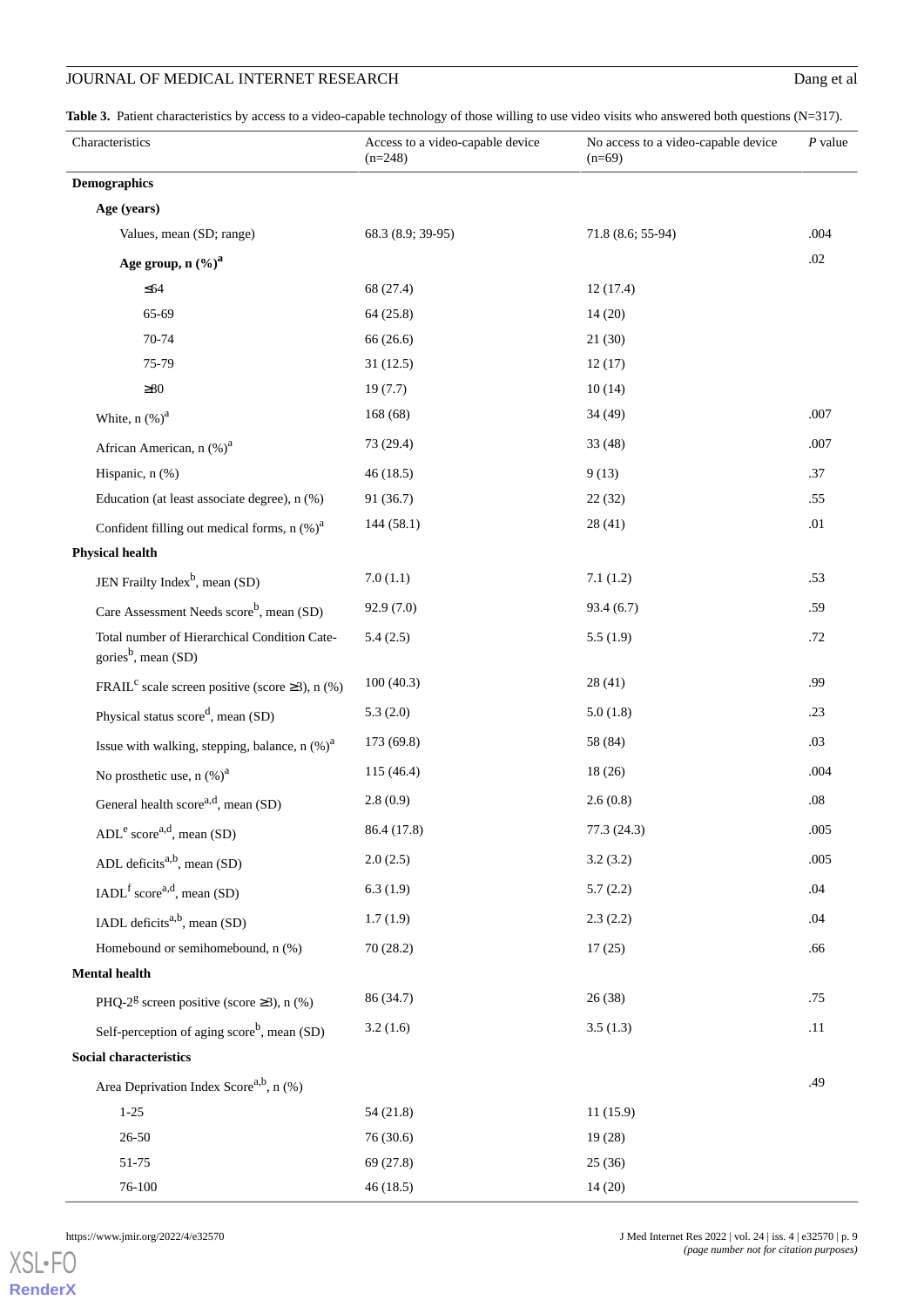# JOURNAL OF MEDICAL INTERNET RESEARCH Dang et al

| Characteristics                                                                       | Access to a video-capable device<br>$(n=248)$ | No access to a video-capable device<br>$(n=69)$ | $P$ value |
|---------------------------------------------------------------------------------------|-----------------------------------------------|-------------------------------------------------|-----------|
| Have a caregiver, n (%)                                                               | 81 (32.7)                                     | 25(36)                                          | .68       |
| Social Networking Index <sup>d</sup> , mean (SD)                                      | 1.6(1.1)                                      | 1.5(1.1)                                        | .51       |
| Have no trouble with transportation, n $(\%)^a$                                       | 167(67.3)                                     | 25(36)                                          | < 0.001   |
| Travel time to physician $>60$ minutes, n $(\%)$                                      | 83 (33.5)                                     | 23(33)                                          | .99       |
| Have delayed physicians' appointments owing to<br>transportation troubles, n $(\%)^a$ | 54 (21.8)                                     | 26(38)                                          | .01       |
| Technology ability, $n (%)^a$                                                         |                                               |                                                 |           |
| Use of email <sup>a</sup>                                                             | 196 (79.0)                                    | 20(29)                                          | < 0.001   |
| Able to do an internet search <sup>a</sup>                                            | 204 (82.3)                                    | 28(41)                                          | < 0.001   |
| Use email and internet search                                                         | 187 (75.4)                                    | 17(25)                                          | < 0.001   |
| Enrolled in My Healthe Vet $(MHV)^a$                                                  | 173 (69.8)                                    | 17(25)                                          | < 0.001   |
| Preferred mode of contact <sup>a</sup>                                                |                                               |                                                 | .03       |
| By home phone                                                                         | 46(18.6)                                      | 20(29)                                          |           |
| By cell phone                                                                         | 144(58.1)                                     | 39 (57)                                         |           |
| By MHV secure message                                                                 | 22(8.9)                                       | 0(0)                                            |           |
| By email                                                                              | 34(13.7)                                      | 9(13)                                           |           |

<sup>a</sup>P<.05 defined statistical significance.

b<sub>Lower</sub> score is better.

<sup>c</sup>FRAIL: Fatigue, Resistance, Ambulation, Illnesses, and Loss of Weight.

<sup>d</sup>Higher score is better.

<sup>e</sup>ADL: activities of daily living.

fIADL: instrumental activities of daily living.

g PHQ-2: Patient Health Questionnaire-2.

# **Number of Willing Respondents With Access and Ability to Use Video Visits**

In our HNHR group, 54.3% (327/602) were willing to receive care from their VA health care team via video visits [\(Table 2\)](#page-6-0), and of those, 78.2% (248/317) had access to video-capable technology ([Table 3](#page-8-0)). Therefore, 41.2% (248/602) participants were willing and had the technology for a video visit. Among the willing 248 patients with access to a video-capable device, only 204 (82.3%) were likely to be comfortable using technology when factoring in previous use of the internet or email [\(Table 3\)](#page-8-0). Therefore, the percentage of HNHR veterans with access and ability likely decreases to approximately 33.9% (204/602).

# **Multivariable Logistic Regression**

Multivariable logistic regression was conducted to give a sense of the relative importance of different predictors of willingness. The odds ratios for willingness estimated for age, degree, confidence in filling out forms, JFI score, self-perception of health, prosthetics use, general health, IADL score, ADI, use of email, use of the internet, and My Health*e*Vet use are presented in [Table 4](#page-10-0). As shown in [Table 4,](#page-10-0) age, confidence in filling out forms, prosthetics use, general health, and use of the internet were significantly associated with willingness of video visit use in the multivariable analysis, indicating that they are the strongest predictors compared with others that were only significant in the univariate analysis.

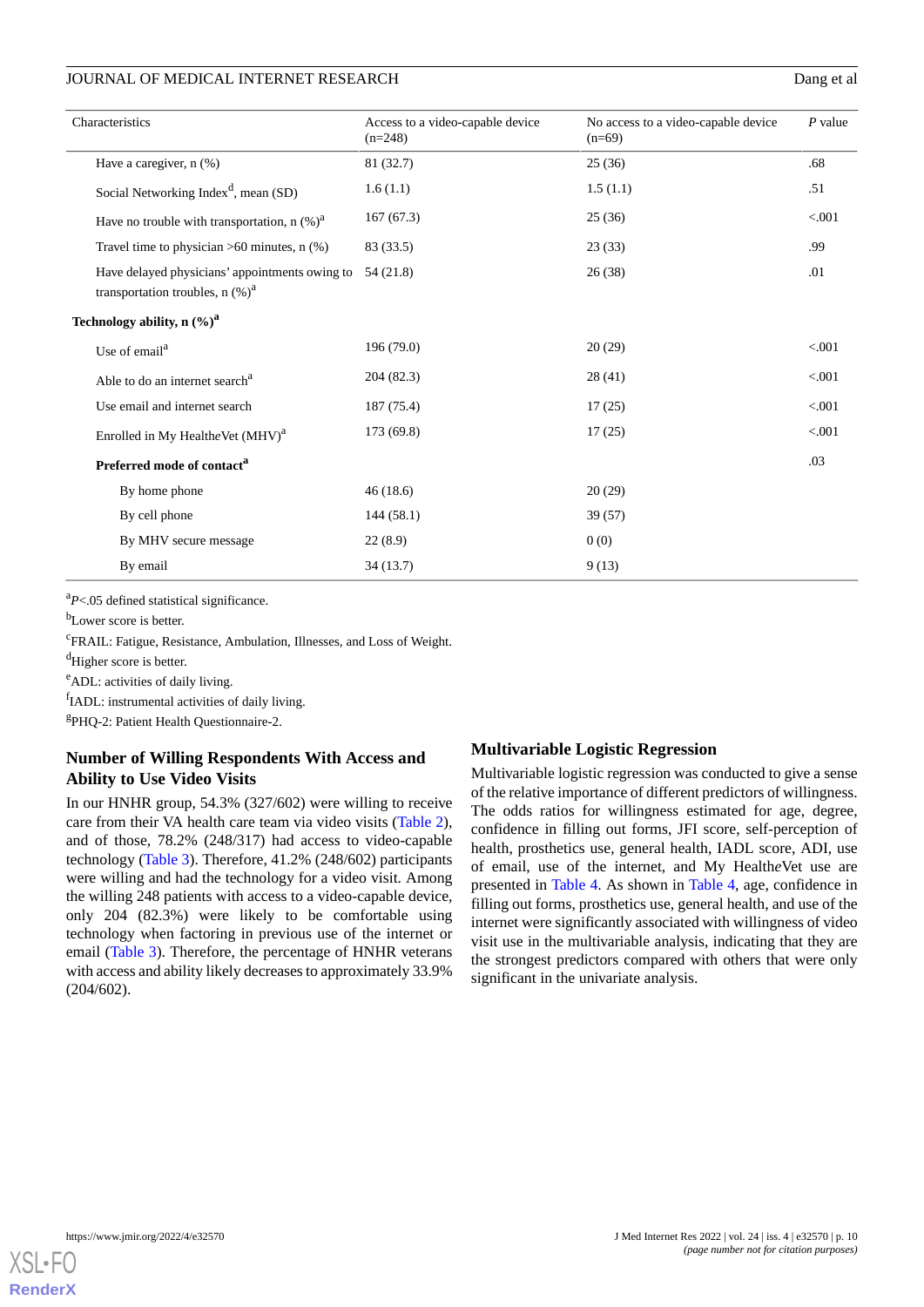### JOURNAL OF MEDICAL INTERNET RESEARCH DANGER AND A LOCAL TO DANGER AND DANGER AND DANGER AND DANGER AND DANGER AND DANGER AND DANGER AND DANGER AND DANGER AND DANGER AND A LOCAL TO DANGER AND DANGER AND DANGER AND DANGER AN

<span id="page-10-0"></span>

|  | Table 4. Odds ratio for predictors of willingness to use video visits in multivariable logistic regression. |  |  |  |  |  |
|--|-------------------------------------------------------------------------------------------------------------|--|--|--|--|--|
|--|-------------------------------------------------------------------------------------------------------------|--|--|--|--|--|

| Characteristics                               | Odds ratio (95% CI) | $P$ value |
|-----------------------------------------------|---------------------|-----------|
| Age                                           | $0.97(0.95-0.995)$  | .02       |
| Education (at least associate degree)         | $1.39(0.94-2.07)$   | $.10\,$   |
| Confidence in filling medical forms           | $1.47(1.01-2.14)$   | .046      |
| JEN Frailty Index score                       | $1.03(0.89-1.20)$   | .70       |
| Self-perception of aging                      | $0.92(0.82-1.03)$   | .15       |
| Prosthetics use                               | $1.85(1.23-2.80)$   | .003      |
| General health                                | $0.72(0.56-0.92)$   | .01       |
| Instrumental activities of daily living score | $1.03(0.93-1.14)$   | .60       |
| Area Deprivation Index score                  | $0.99(0.99-1.00)$   | .06       |
| Use of email                                  | $0.98(0.67-1.43)$   | .91       |
| Use of the internet                           | $2.34(1.65-3.34)$   | < 0.001   |
| My HealtheVet use                             | $1.29(0.90-1.85)$   | .17       |
|                                               |                     |           |

# *Discussion*

# **Principal Findings**

Our study aimed to identify the readiness of using video visits for health care by assessing willingness, access, and ability in older HNHR patients with complex needs, functional limitations, and a variety of chronic conditions [\[30](#page-13-15)]. A little over half were willing to use video visits, three quarters of those had access, and only 80% of them were comfortable with technology. Overall, we believe that only one-third of the HNHR veterans had the willingness, access, and ability to use video visits for health care. Therefore, data from our project suggest that among vulnerable HNHR older adults, the proportion not ready for video visits may be much higher than the one-third previously reported for a cross-section of community-dwelling older adults [[9\]](#page-12-8) and likely is approximately two-thirds of the HNHR veterans.

The access gap between those willing yet without technology was larger among those who were older, less health literate, or African American or lived in disadvantaged areas. Veterans who did not have a device were less healthy, more likely to be dependent and have transportation challenges, and less well-versed with using the internet and email. In contrast, veterans who were willing to use video visits were younger, more literate, more adept at using technology, more functionally independent in their IADL, and less likely to live in disadvantaged areas but had worse self-rated health. Age, confidence in filling out forms, prosthetic use, general health, and internet use were significantly associated with willingness to use video visits in the multivariable analysis. Age is a strong predictor, and there appears to be a sharp drop in willingness after the age of 75 years. Moreover, there was a very strong correlation of both technology access and digital skills on willingness.

In addition, willingness was correlated with a previous history of having missed their in person physicians' appointments because of issues involving transportation. Although the HNHR population's willingness to use video visits represents an

[XSL](http://www.w3.org/Style/XSL)•FO **[RenderX](http://www.renderx.com/)**

opportunity to address critical access barriers often seen in this population, these inequities in access to video visits and their lack of prior technology use warrant further attention, as reliance on telemedicine visits could exacerbate the gap in access to care for vulnerable populations. Although there were no differences in the willingness to use video visits and insignificant differences in transportation barriers between veterans who finished the survey in person and those who did not, individuals completing the survey via mail were more confident filling out medical forms but in worse physical health and more socially isolated than those who completed by phone or in person. Although not significant, these results may be an indirect reflection regarding the availability of resources for attending in person appointments and need further inspection.

Owing to the unprecedented challenges to health care during the COVID-19 pandemic, there has been a substantial increase in patients' willingness to use technology to reduce in person appointments to safeguard against COVID-19 [[2\]](#page-12-1). However, even as telemedicine willingness increases, not only is it necessary to address the lack of access to technology in and of itself but also other strategies to address telemedicine unreadiness are needed. Some ways of addressing technology access challenges may be providing necessary equipment and bandwidth via the health care system [[31\]](#page-13-16) or helping patients acquire affordable devices and broadband internet [[11\]](#page-12-9). In August 2020, the Assistant Under Secretary for Health for Clinical Services submitted a memorandum for expanding access to telehealth for veterans through a digital divide consult. This consult is available to veterans who do not have a video-capable device or connectivity for eligibility in participating in the Lifeline program to receive a loaned device (eg, iPads or iPhones) for accessing telemedicine in their home or location of choice. The VA offers tablets and data plans to veterans who qualify using a digital divide consult and has simplified the use of technology for video visits by configuring VA-loaned tablets to allow for a single-use mode [\[31](#page-13-16)]. The single-use mode replaces the complexity of multiple VA functions, features, and apps on the device with a VVC icon that readily connects the veteran to a telemedicine medical room [\[31](#page-13-16)].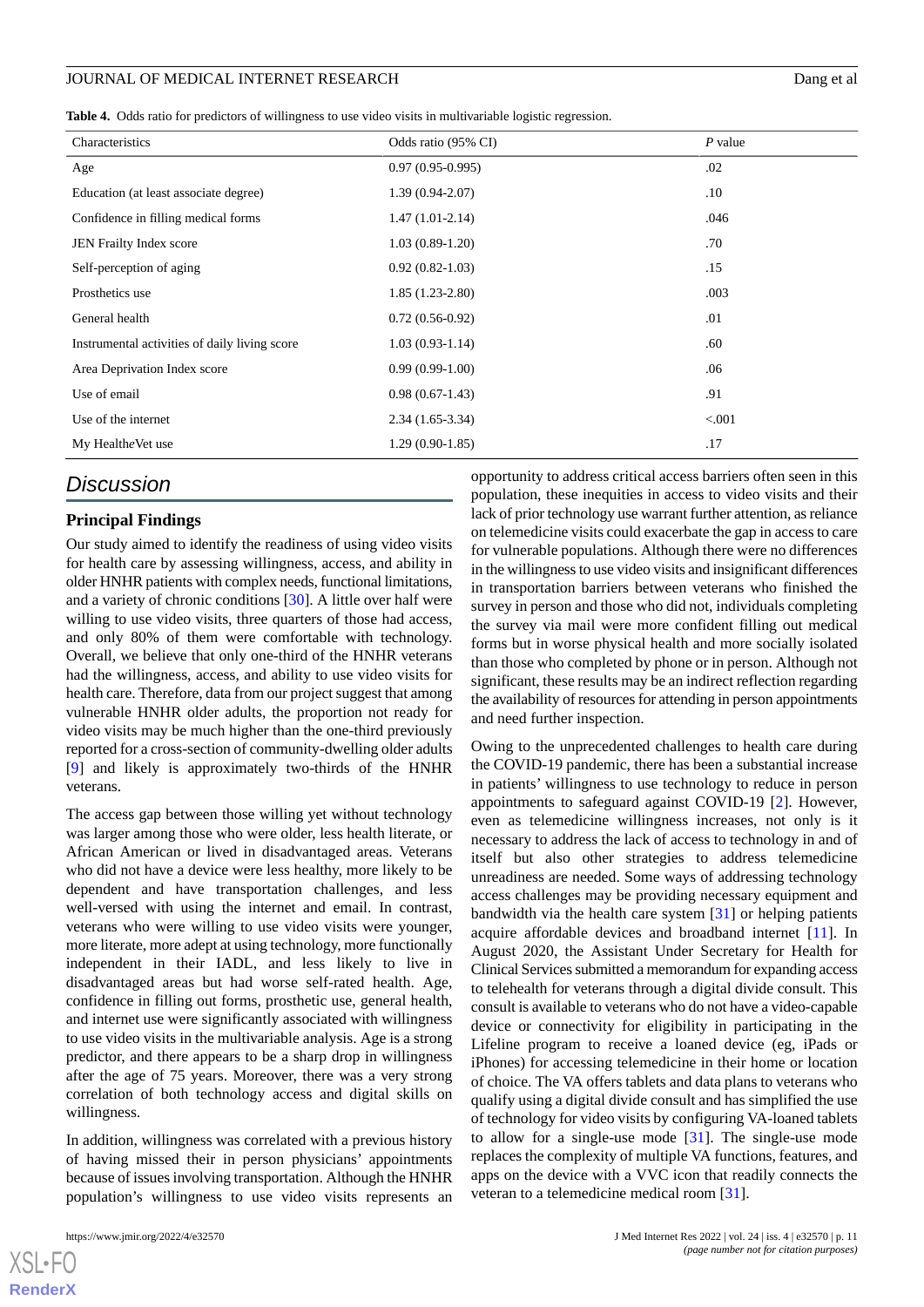### JOURNAL OF MEDICAL INTERNET RESEARCH DANG THE SERIES OF A LOOP CONTROL OF MEDICAL INTERNET RESEARCH

Strategies are needed to address technology literacy and offer necessary education and support so that patients may engage successfully in video visits. Specific outreach efforts need to target communities that have been found to be less ready for video visits, including African Americans and those with high area deprivation scores. More systems need to implement initiatives that enable trained staff or even volunteers to help patients navigate the complexities of devices and applications [[4\]](#page-12-3) and programs that enhance self-efficacy, which have proven successful in the adoption of technology [\[32](#page-13-17)]. Other potential approaches include offering technology education and support, using nonmedical staff to conduct a mock visit before the actual visit to train older adults in navigating the technology, using trained peers or community health workers to provide in-home training or act as telepresenters for in-home video visits with high-risk older adults, and encouraging family caregivers and friends to participate during telemedicine encounters.

Moreover, the presentation of video versus in person visits is somewhat of a false dichotomy. Video visits may have more capacity to address multi-morbid diseases, as indicated by longer visit durations and a larger number of visit diagnoses than those of telephone visits [[33\]](#page-13-18). However, there is a population that has significant barriers to both physical (transportation) and video (digital literacy) interactions. For this group, telephone visits may be more accessible than video or in person visits and can potentially be another means of increasing care. For a few patients, neither telemedicine (telephone or video) nor in person may be feasible, and home care models such as Medicare's Independence At Home and VA's HBPC may be necessary.

This study has several strengths. A strength of our study is that it specifically assesses an older, functionally dependent, HNHR population with complex needs and social isolation. We used a novel VA set of HNHR older adults and surveyed them about their attitudes toward telemedicine and their physical, emotional, and social determinants. In addition to characterizing the willingness, access, and ability to use video visits for health care, in the context of their physical, emotional, and social characteristics, as has previously been done  $[9,11-13]$  $[9,11-13]$  $[9,11-13]$  $[9,11-13]$  $[9,11-13]$ , we correlated it to frailty status and the neighborhood they reside in.

However, this study does have several limitations. One of the limitations is that technology access was only asked for those who were willing. Had we surveyed our total study sample regarding access, the proportion of those lacking access would likely be higher, given the lower use of email and internet and lower education level and health literacy among the unwilling veterans. Moreover, we did not explore the reasons driving the unwillingness to use video visits, explore the subgroup that has the technology but is unwilling, or include an *uncertain* response category for willingness in our survey. Understanding their barriers and facilitators might provide important insights beyond affordable access to devices and connectivity and digital skills [[34\]](#page-13-19). Previous reports suggest that in addition to poor technology access and literacy, technology unwillingness may be driven by several other factors, including sensory or memory impairment [\[9](#page-12-8),[12\]](#page-12-10), which we did not assess. The ADI does not explicitly incorporate neighborhood availability of affordable

use it; however, it may reflect digital redlining [\[34](#page-13-19)]. We also did not ask about or compare willingness among those who had versus did not have prior telehealth visits. Some of the constructs are somewhat narrowly assessed: specifically, the social support measure that assesses caregiver presence with an unvalidated question. However, this was supplemented by the Berkman–Syme Social Network Index, which takes into account marital status, frequency of meeting and talking to close friends and relatives, and participating in religious and club meetings. Similarly, mental health is assessed with a validated 2-item depression scale and is therefore supplemented by the 5-item Self-Perception of Aging scale. Another limitation is that our population was US veterans and overwhelmingly male. The gender demographics here reflect that of the VA, where 89.6% of all veterans are male [\[35](#page-13-20)], and not of the general older adult population. Older female HNHR patients may have different needs and access challenges than those described in this study. Moreover, our study was urban and limited geographically to the Miami area and, thus, may not represent regional variations. In addition, we did not assess the availability of the caregivers who may be willing and able to help with the video visit and may have access to the needed devices. Adjustment for multiple comparisons tends to increase type II error  $[36,37]$  $[36,37]$  $[36,37]$  $[36,37]$ ; therefore, we did not adjust for multiple comparisons. Other limitations include a relatively low survey response rate. The survey was also conducted for patients in an integrated health care system, which may make the findings less generalizable to patients from other types of systems.

### **Conclusions**

Our results underscore the well-recognized fact that older adults, a group that uses health care at one of the highest rates, face significant barriers to accessing needed care, whether it be in person or telemedicine. Certain characteristics put individuals within this group at an even higher risk for barriers to care. Future research is needed to urgently explore ways of mitigating the identified obstacles to telemedicine among HNHR patients at a system level and study and address potential barriers such as concerns about care quality and relationships with physicians at the patient–provider level [\[38](#page-14-0),[39\]](#page-14-1). Programs for HNHR patients should address the specific factors identified here to pave the way for equitable access to health care among high-risk patients. It is recognized that individuals' characteristics, as well as the surrounding social and health care system, are the most important factors that affect telemedicine adoption [[40\]](#page-14-2), and some may also serve as barriers. Thus, it was difficult to make a distinction. However, it is important to recognize that only some of the factors are modifiable; thus, the need to make a distinction may be less pertinent. These respondents completed the survey before the COVID-19 pandemic, and it is possible that the COVID-19 pandemic may have significantly changed patients' video acceptance and technology availability as they may have adopted video for personal and health reasons [[2\]](#page-12-1). Thus, the development of innovative, sustainable strategies to support and improve care access for this vulnerable population will help during the COVID-19 pandemic; however, it will also help better manage HNHR patients and keep them healthy in

 $XS$ -FO **[RenderX](http://www.renderx.com/)**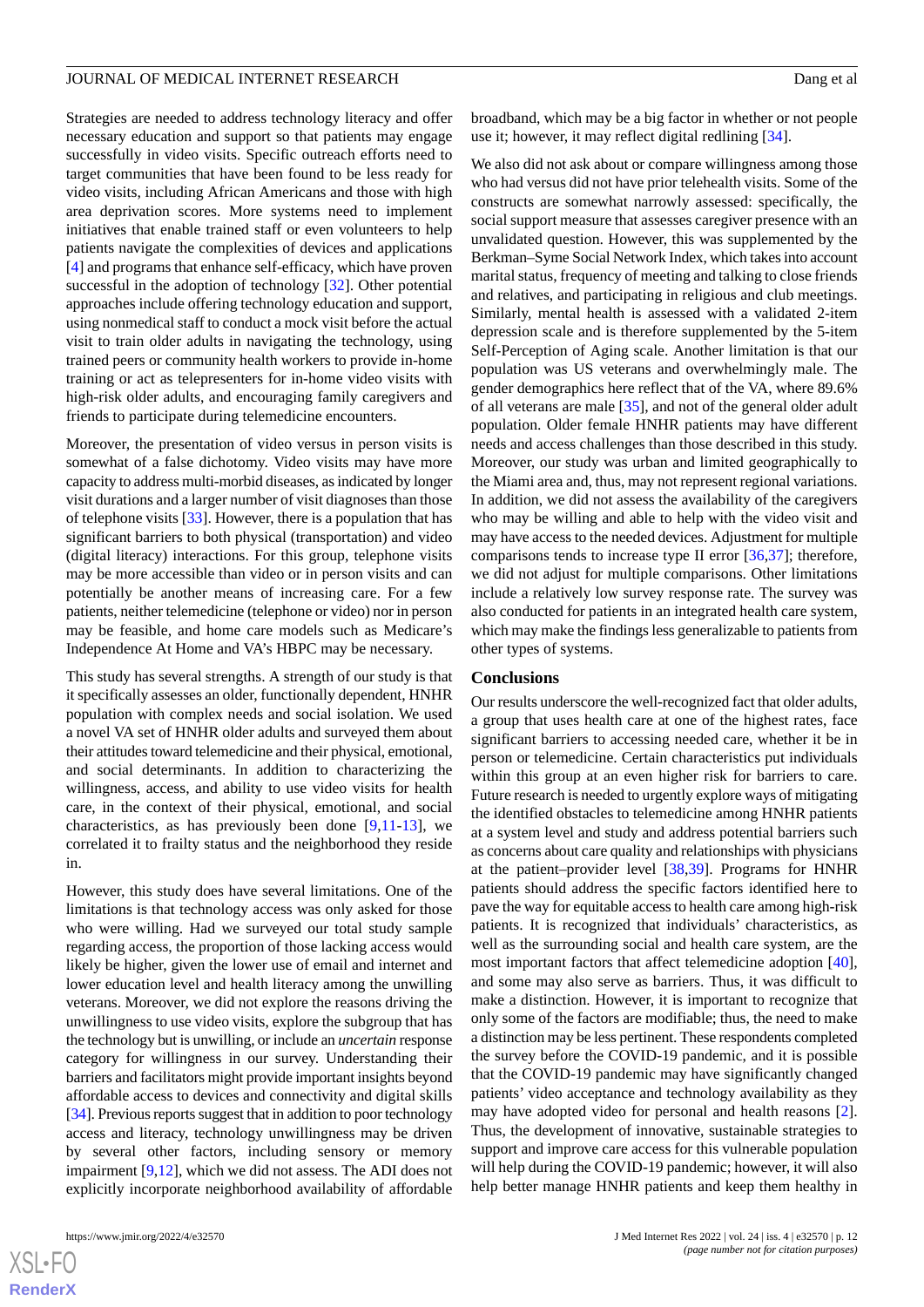### JOURNAL OF MEDICAL INTERNET RESEARCH DANGER AND THE SERVICE OF MEDICAL INTERNET RESEARCH

their homes for as long as possible after the COVID-19 pandemic.

# **Acknowledgments**

This work was supported in part by funding from the Health Services Research & Development Service of the US Department of Veterans Affairs (VA; SDR 18-313 under Grant HX-18-015), the VA Office of Geriatrics and Extended Care (GEC; VA GEC SP3E-GREA160) and by the Veterans Integrated Service Network 8 GEC Office. The authors also gratefully acknowledge the support of the sponsors and of the Miami VA Geriatric Research, Education, and Clinical Center; Bruce W Carter, Department of VA Medical Center; and the Miami VA Research. The authors also wish to thank the project staff for their help with various aspects of the project. This quality improvement project registration number is ClinicalTrials.gov NCT04846049.

The data presented here were presented partly in a poster at the Gerontological Society of America Annual conference in 2019, in Austin, Texas, titled, *Age- and Ethnicity-Related Disparities in Technology Use Among High-Risk Veterans*.

# **Authors' Contributions**

All authors contributed to the concept, preparation, and revision of the manuscript and approved its final version. The investigators retained full independence in the conduct of this research. The views expressed in this paper are those of the authors and do not reflect the position or policy of the Department of Veterans Affairs or the US government. The authors assume full responsibility for the ideas presented.

### **Conflicts of Interest**

<span id="page-12-0"></span>None declared.

### <span id="page-12-1"></span>**References**

- 1. Using telehealth to expand access to essential health services during the COVID-19 pandemic. Centers for Disease Control and Prevention. 2020. URL: <https://www.cdc.gov/coronavirus/2019-ncov/hcp/telehealth.html> [accessed 2018-05-31]
- <span id="page-12-3"></span><span id="page-12-2"></span>2. Heyworth L, Kirsh S, Zulman D, Ferguson J, Kizer K. Expanding access through virtual care: the VA's early experience with COVID-19. NEJM Catalyst Innovations in Care Delivery. 2020. URL: [https://catalyst.nejm.org/doi/full/10.1056/CAT.](https://catalyst.nejm.org/doi/full/10.1056/CAT.20.0327) [20.0327](https://catalyst.nejm.org/doi/full/10.1056/CAT.20.0327) [accessed 2022-02-17]
- <span id="page-12-4"></span>3. Vazquez J, Islam T, Gursky J, Beller J, Correa DJ. Access to care matters: remote health care needs during COVID-19. Telemed J E Health 2021 Apr 01;27(4):468-471. [doi: [10.1089/tmj.2020.0371\]](http://dx.doi.org/10.1089/tmj.2020.0371) [Medline: [33017270](http://www.ncbi.nlm.nih.gov/entrez/query.fcgi?cmd=Retrieve&db=PubMed&list_uids=33017270&dopt=Abstract)]
- <span id="page-12-5"></span>4. Triana AJ, Gusdorf RE, Shah KP, Horst SN. Technology literacy as a barrier to telehealth during COVID-19. Telemed J E Health 2020 Sep 01;26(9):1118-1119. [doi: [10.1089/tmj.2020.0155\]](http://dx.doi.org/10.1089/tmj.2020.0155) [Medline: [32429770\]](http://www.ncbi.nlm.nih.gov/entrez/query.fcgi?cmd=Retrieve&db=PubMed&list_uids=32429770&dopt=Abstract)
- <span id="page-12-6"></span>5. Coronavirus waivers and flexibilities. Centers for Medicare & Medicaid Services. 2020. URL: [https://www.cms.gov/](https://www.cms.gov/about-cms/emergency-preparedness-response-operations/current-emergencies/coronavirus-waivers) [about-cms/emergency-preparedness-response-operations/current-emergencies/coronavirus-waivers](https://www.cms.gov/about-cms/emergency-preparedness-response-operations/current-emergencies/coronavirus-waivers) [accessed 2022-02-17]
- <span id="page-12-7"></span>6. VA expands telehealth by allowing health care providers to treat patients across state lines. US Department of Veterans Affairs. 2018. URL: <https://tinyurl.com/yxvsbpho> [accessed 2018-05-11]
- <span id="page-12-8"></span>7. Connolly SL, Stolzmann KL, Heyworth L, Weaver KR, Bauer MS, Miller CJ. Rapid increase in telemental health within the department of veterans affairs during the COVID-19 pandemic. Telemed J E Health 2021 Apr 01;27(4):454-458. [doi: [10.1089/tmj.2020.0233](http://dx.doi.org/10.1089/tmj.2020.0233)] [Medline: [32926664\]](http://www.ncbi.nlm.nih.gov/entrez/query.fcgi?cmd=Retrieve&db=PubMed&list_uids=32926664&dopt=Abstract)
- <span id="page-12-9"></span>8. COVID-19: clinical trainees leveraging video telehealth from home. VHA Office of Connected Care. 2020. URL: [https:/](https://www.gerischolars.org/mod/page/view.php?id=1508) [/www.gerischolars.org/mod/page/view.php?id=1508](https://www.gerischolars.org/mod/page/view.php?id=1508) [accessed 2022-02-18]
- <span id="page-12-10"></span>9. Lam K, Lu AD, Shi Y, Covinsky KE. Assessing telemedicine unreadiness among older adults in the United States during the COVID-19 pandemic. JAMA Intern Med 2020 Oct 01;180(10):1389-1391 [\[FREE Full text\]](http://europepmc.org/abstract/MED/32744593) [doi: [10.1001/jamainternmed.2020.2671\]](http://dx.doi.org/10.1001/jamainternmed.2020.2671) [Medline: [32744593\]](http://www.ncbi.nlm.nih.gov/entrez/query.fcgi?cmd=Retrieve&db=PubMed&list_uids=32744593&dopt=Abstract)
- 10. Dorsey ER, Topol EJ. State of telehealth. N Engl J Med 2016 Jul 14;375(2):154-161. [doi: [10.1056/nejmra1601705](http://dx.doi.org/10.1056/nejmra1601705)]
- <span id="page-12-12"></span>11. Nouri S, Khoong E, Lyles C, Karliner L. Addressing equity in telemedicine for chronic disease management during the COVID-19 pandemic. NEJM Catalyst Innovations in Care Delivery. 2020. URL: [https://catalyst.nejm.org/doi/full/10.1056/](https://catalyst.nejm.org/doi/full/10.1056/CAT.20.0123) [CAT.20.0123](https://catalyst.nejm.org/doi/full/10.1056/CAT.20.0123) [accessed 2022-02-18]
- <span id="page-12-11"></span>12. Roberts ET, Mehrotra A. Assessment of disparities in digital access among medicare beneficiaries and implications for telemedicine. JAMA Intern Med 2020 Oct 01;180(10):1386-1389 [\[FREE Full text\]](http://europepmc.org/abstract/MED/32744601) [doi: [10.1001/jamainternmed.2020.2666\]](http://dx.doi.org/10.1001/jamainternmed.2020.2666) [Medline: [32744601](http://www.ncbi.nlm.nih.gov/entrez/query.fcgi?cmd=Retrieve&db=PubMed&list_uids=32744601&dopt=Abstract)]
- 13. Eberly L, Kallan MJ, Julien HM, Haynes N, Khatana SA, Nathan AS, et al. Patient characteristics associated with telemedicine access for primary and specialty ambulatory care during the COVID-19 pandemic. JAMA Netw Open 2020 Dec 01;3(12):e2031640 [\[FREE Full text](https://jamanetwork.com/journals/jamanetworkopen/fullarticle/10.1001/jamanetworkopen.2020.31640)] [doi: [10.1001/jamanetworkopen.2020.31640](http://dx.doi.org/10.1001/jamanetworkopen.2020.31640)] [Medline: [33372974](http://www.ncbi.nlm.nih.gov/entrez/query.fcgi?cmd=Retrieve&db=PubMed&list_uids=33372974&dopt=Abstract)]
- 14. Ferguson J, Jacobs J, Yefimova M, Greene L, Heyworth L, Zulman DM. Virtual care expansion in the Veterans Health Administration during the COVID-19 pandemic: clinical services and patient characteristics associated with utilization. J Am Med Inform Assoc 2021 Mar 01;28(3):453-462 [\[FREE Full text](http://europepmc.org/abstract/MED/33125032)] [doi: [10.1093/jamia/ocaa284](http://dx.doi.org/10.1093/jamia/ocaa284)] [Medline: [33125032](http://www.ncbi.nlm.nih.gov/entrez/query.fcgi?cmd=Retrieve&db=PubMed&list_uids=33125032&dopt=Abstract)]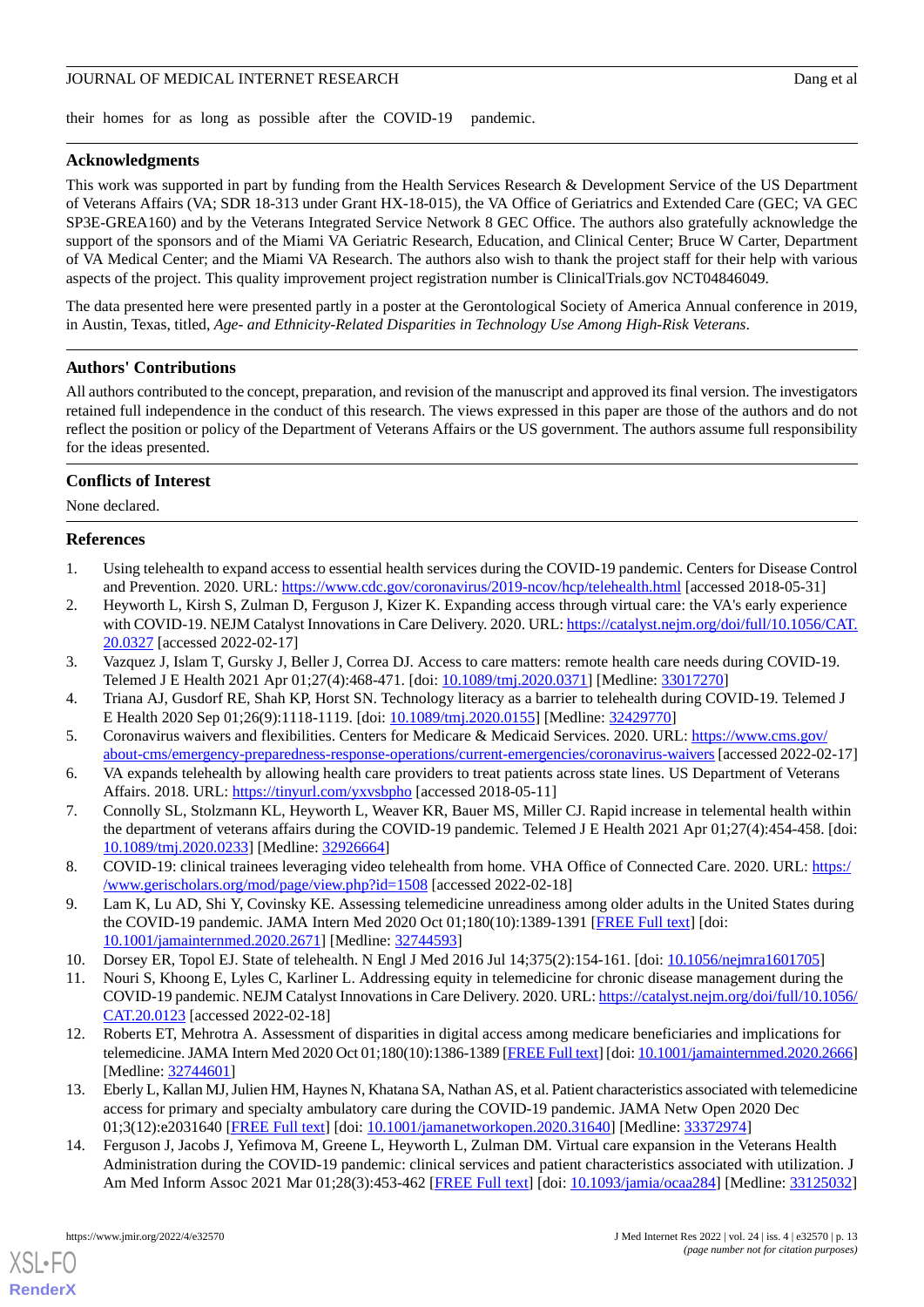# JOURNAL OF MEDICAL INTERNET RESEARCH DANGER AND THE USE OF A LOOP ON A LOOP OF A LOOP OF A LOOP OF A LOOP OF A

- <span id="page-13-0"></span>15. Edes T, Dally S, Davis D, Intrator O, Phibbs C, Kinosian K. Focusing Independence at Home Qualifying Criteria (IAH-Q) to identify High Need High Risk (HNHR) Veterans who benefit from Home Based Primary Care (HBPC). In: J Am Geriatr Society. 2019 Presented at: American Geriatrics Society 2019 Annual Scientific Meeting; May 2 - 4, 2019; Portland, Oregon p. 170-171 URL: [https://meeting.americangeriatrics.org/sites/default/files/inline-files/](https://meeting.americangeriatrics.org/sites/default/files/inline-files/2019%20JAGS%20abstract%20supplement.pdf) [2019%20JAGS%20abstract%20supplement.pdf](https://meeting.americangeriatrics.org/sites/default/files/inline-files/2019%20JAGS%20abstract%20supplement.pdf)
- <span id="page-13-1"></span>16. Kinosian B, Wieland D, Gu X, Stallard E, Phibbs CS, Intrator O. Validation of the JEN frailty index in the National Long-Term Care Survey community population: identifying functionally impaired older adults from claims data. BMC Health Serv Res 2018 Nov 29;18(1):908 [\[FREE Full text](https://bmchealthservres.biomedcentral.com/articles/10.1186/s12913-018-3689-2)] [doi: [10.1186/s12913-018-3689-2\]](http://dx.doi.org/10.1186/s12913-018-3689-2) [Medline: [30497450\]](http://www.ncbi.nlm.nih.gov/entrez/query.fcgi?cmd=Retrieve&db=PubMed&list_uids=30497450&dopt=Abstract)
- <span id="page-13-3"></span><span id="page-13-2"></span>17. Morley JE, Malmstrom TK, Miller DK. A simple frailty questionnaire (FRAIL) predicts outcomes in middle aged African Americans. J Nutr Health Aging 2012 Jul 11;16(7):601-608 [\[FREE Full text\]](http://europepmc.org/abstract/MED/22836700) [doi: [10.1007/s12603-012-0084-2\]](http://dx.doi.org/10.1007/s12603-012-0084-2) [Medline: [22836700](http://www.ncbi.nlm.nih.gov/entrez/query.fcgi?cmd=Retrieve&db=PubMed&list_uids=22836700&dopt=Abstract)]
- <span id="page-13-4"></span>18. Mahoney FI, Barthel DW. Functional evaluation: the Barthel Index. Maryland State Med J 1965;14:61-65. [doi: [10.1037/t02366-000\]](http://dx.doi.org/10.1037/t02366-000)
- <span id="page-13-5"></span>19. Lawton MP, Brody EM. Assessment of older people: self-maintaining and instrumental activities of daily living. Gerontologist 1969 Sep 01;9(3 Part 1):179-186. [doi: [10.1093/geront/9.3\\_part\\_1.179\]](http://dx.doi.org/10.1093/geront/9.3_part_1.179)
- <span id="page-13-6"></span>20. Ornstein KA, Leff B, Covinsky KE, Ritchie CS, Federman AD, Roberts L, et al. Epidemiology of the homebound population in the United States. JAMA Intern Med 2015 Jul 01;175(7):1180-1186 [\[FREE Full text\]](http://europepmc.org/abstract/MED/26010119) [doi: [10.1001/jamainternmed.2015.1849\]](http://dx.doi.org/10.1001/jamainternmed.2015.1849) [Medline: [26010119\]](http://www.ncbi.nlm.nih.gov/entrez/query.fcgi?cmd=Retrieve&db=PubMed&list_uids=26010119&dopt=Abstract)
- <span id="page-13-7"></span>21. Kroenke K, Spitzer RL, Williams JB. The Patient Health Questionnaire-2: validity of a two-item depression screener. Med Care 2003;41(11):1284-1292. [doi: [10.1097/01.MLR.0000093487.78664.3c](http://dx.doi.org/10.1097/01.MLR.0000093487.78664.3c)]
- <span id="page-13-8"></span>22. Lawton MP. The Philadelphia Geriatric Center Morale Scale: a revision. J Gerontol 1975 Jan 01;30(1):85-89. [doi: [10.1093/geronj/30.1.85](http://dx.doi.org/10.1093/geronj/30.1.85)] [Medline: [1109399\]](http://www.ncbi.nlm.nih.gov/entrez/query.fcgi?cmd=Retrieve&db=PubMed&list_uids=1109399&dopt=Abstract)
- <span id="page-13-10"></span><span id="page-13-9"></span>23. Berkman L, Syme SL. Social networks, host resistance, and mortality: a nine-year follow-up study of Alameda County residents. Am J Epidemiol 1979 Feb;109(2):186-204. [doi: [10.1093/oxfordjournals.aje.a112674\]](http://dx.doi.org/10.1093/oxfordjournals.aje.a112674) [Medline: [425958\]](http://www.ncbi.nlm.nih.gov/entrez/query.fcgi?cmd=Retrieve&db=PubMed&list_uids=425958&dopt=Abstract)
- <span id="page-13-11"></span>24. Chew LD, Bradley KA, Boyko EJ. Brief questions to identify patients with inadequate health literacy. Fam Med 2004 Sep;36(8):588-594 [[FREE Full text](http://www.stfm.org/fmhub/fm2004/September/Lisa588.pdf)] [Medline: [15343421](http://www.ncbi.nlm.nih.gov/entrez/query.fcgi?cmd=Retrieve&db=PubMed&list_uids=15343421&dopt=Abstract)]
- <span id="page-13-12"></span>25. Idler EL, Angel RJ. Self-rated health and mortality in the NHANES-I Epidemiologic Follow-up Study. Am J Public Health 1990 Apr;80(4):446-452. [doi: [10.2105/ajph.80.4.446\]](http://dx.doi.org/10.2105/ajph.80.4.446) [Medline: [2316767](http://www.ncbi.nlm.nih.gov/entrez/query.fcgi?cmd=Retrieve&db=PubMed&list_uids=2316767&dopt=Abstract)]
- 26. Locatelli SM, Sharp LK, Syed ST, Bhansari S, Gerber BS. Measuring health-related transportation barriers in urban settings. J Appl Meas 2017;18(2):178-193 [[FREE Full text](http://europepmc.org/abstract/MED/28961153)] [Medline: [28961153](http://www.ncbi.nlm.nih.gov/entrez/query.fcgi?cmd=Retrieve&db=PubMed&list_uids=28961153&dopt=Abstract)]
- <span id="page-13-13"></span>27. Wang L, Porter B, Maynard C, Evans G, Bryson C, Sun H, et al. Predicting risk of hospitalization or death among patients receiving primary care in the Veterans Health Administration. Med Care 2013 Apr;51(4):368-373. [doi: [10.1097/MLR.0b013e31827da95a](http://dx.doi.org/10.1097/MLR.0b013e31827da95a)] [Medline: [23269113](http://www.ncbi.nlm.nih.gov/entrez/query.fcgi?cmd=Retrieve&db=PubMed&list_uids=23269113&dopt=Abstract)]
- <span id="page-13-15"></span><span id="page-13-14"></span>28. Dang S, Gomez-Orozco C, Sorial A, Ruiz D, Siddharthan K, Rodriguez R, et al. Integration of MyHealtheVet (MHV) into the management of Heart Failure (HF) patients in the Patient Aligned Care Teams (PACTs). In: Poster Presentation at the 2015 HSR&D/QUERI National Conference Abstract. 2015 Presented at: HSR&D/QUERI National Conference; July 8-10, 2015; Philadelphia, PA p. 8-10 URL:<https://www.hsrd.research.va.gov/meetings/2015/abstract-display.cfm?RecordID=696>
- <span id="page-13-16"></span>29. Kind AJ, Buckingham WR. Making neighborhood-disadvantage metrics accessible — the neighborhood atlas. N Engl J Med 2018 Jun 28;378(26):2456-2458. [doi: [10.1056/nejmp1802313](http://dx.doi.org/10.1056/nejmp1802313)]
- <span id="page-13-17"></span>30. Pritchard D, Petrilla A, Hallinan S, Taylor DH, Schabert VF, Dubois RW. What contributes most to high health care costs? Health care spending in high resource patients. J Manag Care Spec Pharm 2016 Feb;22(2):102-109. [doi: [10.18553/jmcp.2016.22.2.102\]](http://dx.doi.org/10.18553/jmcp.2016.22.2.102) [Medline: [27015249\]](http://www.ncbi.nlm.nih.gov/entrez/query.fcgi?cmd=Retrieve&db=PubMed&list_uids=27015249&dopt=Abstract)
- <span id="page-13-18"></span>31. VA issued devices Standard Operating Procedure (SOP). Department of Veterans Affairs Office of Connected Care. 2020. URL: <https://www.va.gov/covidtraining/docs/04-07-2020-SOP-Acute-Medical-Management.pdf> [accessed 2022-02-18]
- <span id="page-13-19"></span>32. Gatti FM, Brivio E, Galimberti C. "The future is ours too": a training process to enable the learning perception and increase self-efficacy in the use of tablets in the elderly. Edu Gerontol 2017 Jan 09;43(4):209-224. [doi: [10.1080/03601277.2017.1279952\]](http://dx.doi.org/10.1080/03601277.2017.1279952)
- <span id="page-13-21"></span><span id="page-13-20"></span>33. Schifeling CH, Shanbhag P, Johnson A, Atwater RC, Koljack C, Parnes BL, et al. Disparities in video and telephone visits among older adults during the COVID-19 pandemic: cross-sectional analysis. JMIR Aging 2020 Nov 10;3(2):e23176 [[FREE Full text](https://aging.jmir.org/2020/2/e23176/)] [doi: [10.2196/23176\]](http://dx.doi.org/10.2196/23176) [Medline: [33048821\]](http://www.ncbi.nlm.nih.gov/entrez/query.fcgi?cmd=Retrieve&db=PubMed&list_uids=33048821&dopt=Abstract)
- <span id="page-13-22"></span>34. Digital inclusion. National Digital Inclusion Alliance. 2021. URL: <https://www.digitalinclusion.org/definitions/> [accessed 2022-02-18]
- 35. Department of Veterans Affairs statistics at a glance. National Center for Veterans Analysis and Statistics. 2021. URL: [https://www.va.gov/vetdata/docs/Quickfacts/Stats\\_at\\_a\\_glance\\_9\\_30\\_21.PDF](https://www.va.gov/vetdata/docs/Quickfacts/Stats_at_a_glance_9_30_21.PDF) [accessed 2022-02-18]
- 36. Thomas D, Siemiatycki J, Dewar R, Robins J, Goldberg M, Armstrong BG. The problem of multiple inference in studies designed to generate hypotheses. Am J Epidemiol 1985 Dec;122(6):1080-1095. [doi: [10.1093/oxfordjournals.aje.a114189](http://dx.doi.org/10.1093/oxfordjournals.aje.a114189)] [Medline: [4061442\]](http://www.ncbi.nlm.nih.gov/entrez/query.fcgi?cmd=Retrieve&db=PubMed&list_uids=4061442&dopt=Abstract)
- 37. Perneger TV. What's wrong with Bonferroni adjustments. Br Med J 1998 Apr 18;316(7139):1236-1238 [\[FREE Full text\]](http://europepmc.org/abstract/MED/9553006) [doi: [10.1136/bmj.316.7139.1236](http://dx.doi.org/10.1136/bmj.316.7139.1236)] [Medline: [9553006](http://www.ncbi.nlm.nih.gov/entrez/query.fcgi?cmd=Retrieve&db=PubMed&list_uids=9553006&dopt=Abstract)]